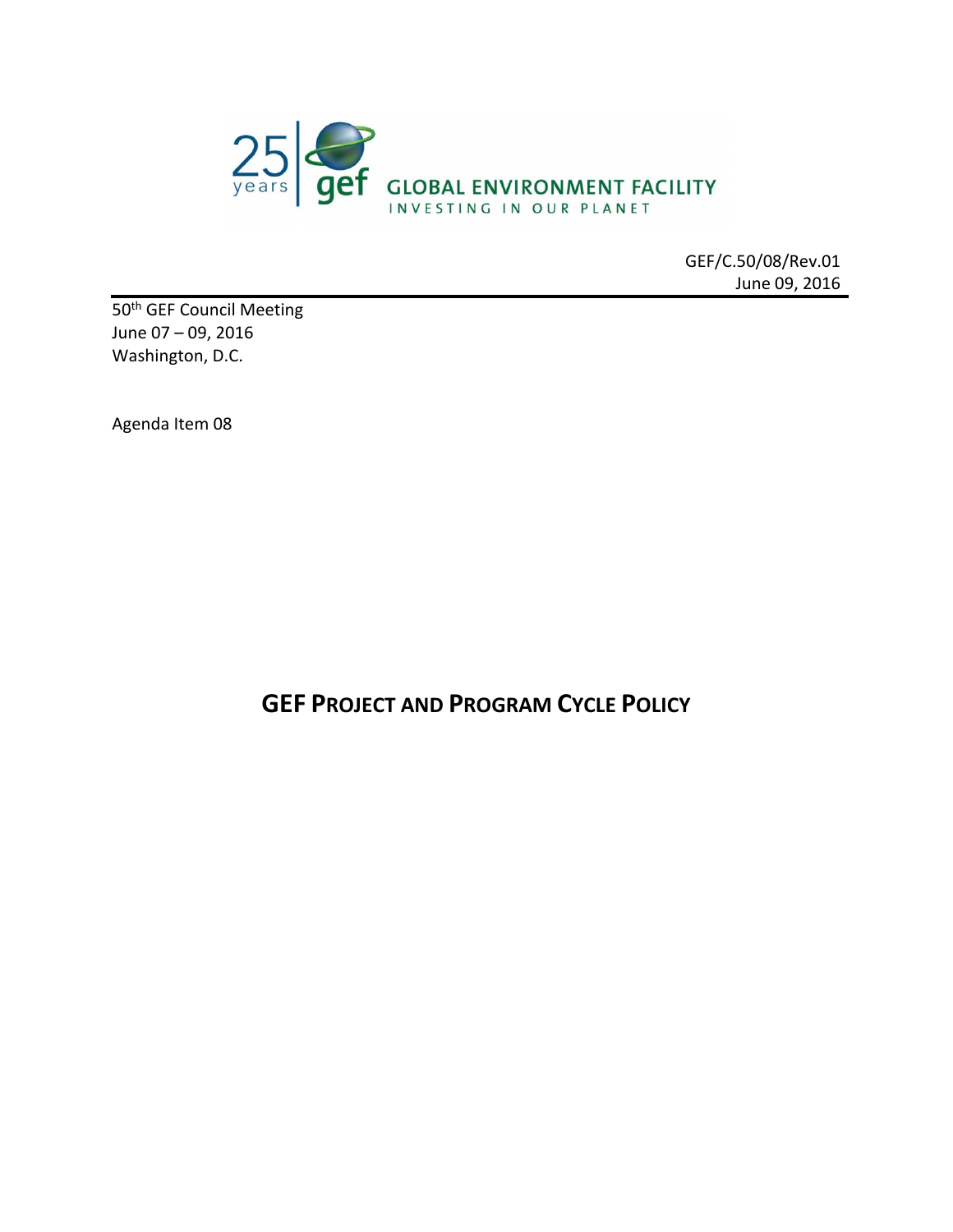#### **Recommended Council Decision**

The Council, having reviewed Document GEF/C.50/08/Rev.01, *GEF Project and Program Cycle Policy*, approves the Policy, which replaces and supersedes all relevant previous Council-approved Working Documents and decisions concerning the GEF project and programmatic approach cycles. The Council also requests that the Secretariat establish a working group with the GEF Partner Agencies, and STAP and the Trustee to develop and issue Guidelines on the project and program cycle by or before the June 2017 Council Meeting. The Council also requests that the Secretariat bring to Council any issues that would benefit from further guidance.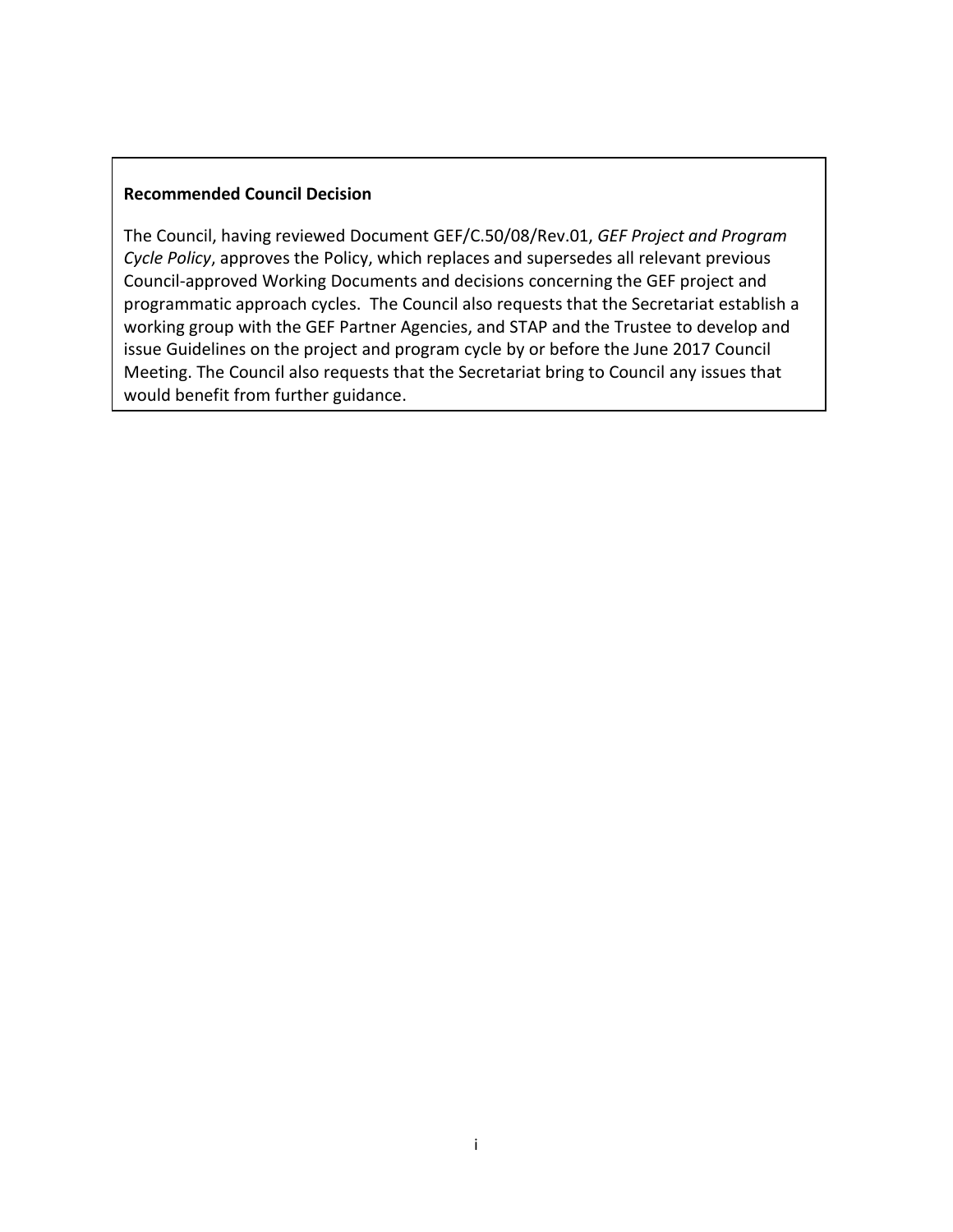### **TABLE OF CONTENTS**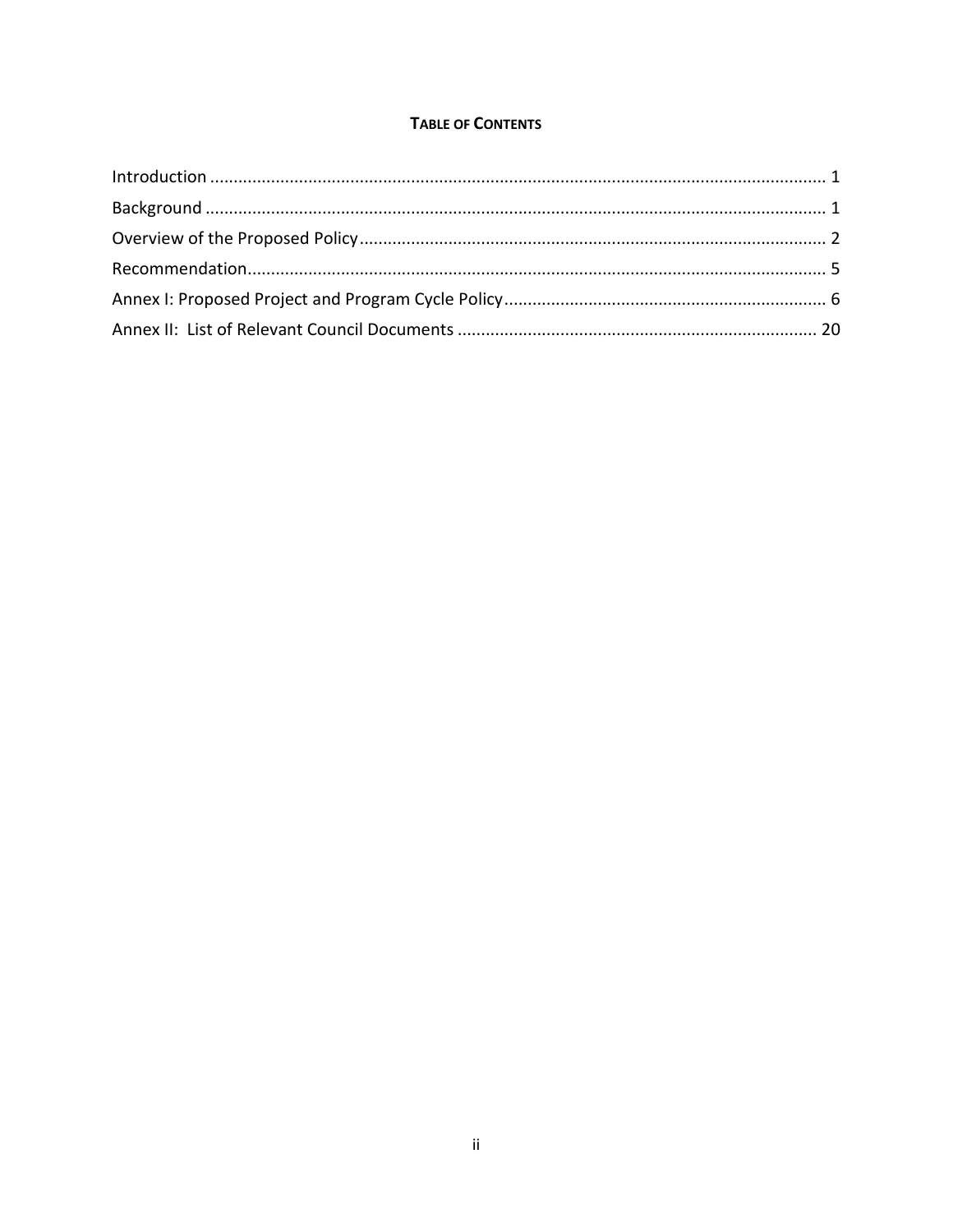### <span id="page-3-0"></span>**INTRODUCTION**

1. At the 49<sup>th</sup> GEF Council Meeting held in October 2015, the Council requested "the Secretariat to update Document GEF/C.39/Inf.03, *GEF Project and Programmatic Approach Cycles*, to reflect any decisions taken since it was issued."

2. In response to this request, the Secretariat is presenting the proposed Policy attached in Annex I – *Project and Program Cycle Policy* – for Council approval as the main part of the update of Document GEF/C.39/Inf.03. This proposed Policy consolidates all Council-approved policy-relevant Working Documents and decisions concerning the GEF's project and programmatic approach cycles into a single document. As such, this proposed Policy does not introduce changes to the Council-approved Working Documents and decisions excepting one that is explained and justified in paragraph [11](#page-5-0) below, and included in paragraph [41](#page-20-0) of the proposed Policy. The proposed Policy also includes a consolidated set of Council-approved criteria, and mandatory rules (hereafter referred to as the "Policy") on the GEF project and program cycles.

3. Following Council approval of the Policy, the Secretariat will develop, in consultation with the GEF Agencies (hereafter referred to as "Agencies"), and STAP and the Trustee as needed, guidelines that will include additional instructions, procedural steps, and explanatory information (hereafter referred to as "Guidelines") to implement the Policy. The Secretariat will post the Guidelines on its website after CEO approval and will notify the Council and other stakeholders.

4. This cover note to the proposed Policy aims to explain the reasons for the above proposed approach, any changes in the proposed Policy to current criteria, and mandatory rules, and the next steps regarding the implementation of the proposed Policy.

# <span id="page-3-1"></span>**BACKGROUND**

5. The attached proposed Policy seeks to provide clarity by addressing a number of challenges with the GEF's existing policy framework. First, GEF policy and implementation guidance are presented in a series of related Council Working Documents, Joint Summaries of the Chairs, and Information Documents. There are at least 28 such documents on the GEF website, 13 of which have been prepared since the last significant reform of the project cycle in June 2007. (See Annex II for a full list of these and other relevant documents).

6. As a result, it is difficult to present GEF rules and guidance in a clear manner. Working Documents need to be read in conjunction with Joint Summaries of the Chair of the relevant Council meeting, because not all parts of each document were approved by Council. Moreover, because later documents amend parts of earlier documents, often using differing terminology, GEF stakeholders must read several documents together to gain an understanding of an issue. Even then, it is not readily apparent what parts of these documents are still in force. For instance, when the Council reformed the project cycle in 2007, it was not clarified whether all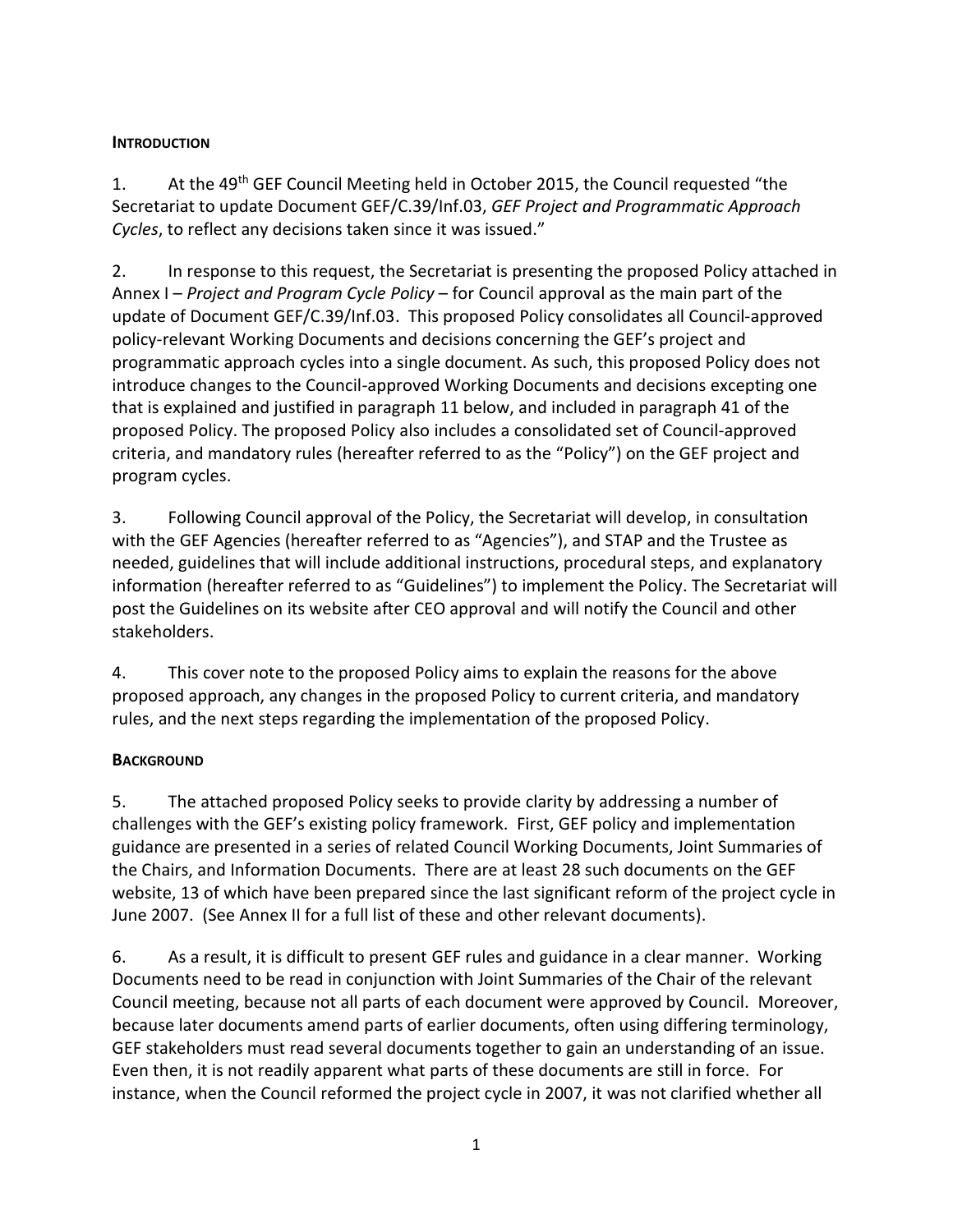previous documents, or parts thereof, were replaced or superseded. Some previous rules (for example on Major Amendments to projects) remained in effect (see below paragraph 12 (a)). All of this makes it difficult for GEF stakeholders to understand the actual policy and implementation guidance governing the project cycle.

7. Second, when reviewing the Council Document GEF/C.39/Inf.03, *GEF Project and Programmatic Approach Cycles*, the Secretariat observed that new rules and procedures had been introduced that, in some cases, were not fully consistent with prior Council Documents.<sup>1</sup> Furthermore, that document included both Council-approved policy and Secretariat-issued implementation guidance. Following best practice, the Secretariat is moving towards having clear Policies set at a strategic level, with associated Guidelines developed to drive proper implementation.

8. The Secretariat, therefore, recommends presenting Council-approved criteria, and mandatory rules on the project and programmatic approach cycles in a single GEF Policy, as proposed in Annex I. The Secretariat, in consultation with the GEF Partner Agencies, and STAP and the Trustee as needed, would then prepare relevant Guidelines and maintain up-to-date versions of these on the GEF's dedicated webpage for Policies and Guidelines<sup>2</sup>, which all stakeholders will be able to access. Together, the proposed Policy and associated Guidelines will add clarity to the GEF's project and program cycles. This Policy, as well as the Guidelines, will be updated as necessary.

### <span id="page-4-0"></span>**OVERVIEW OF THE PROPOSED POLICY**

 $\overline{a}$ 

9. In preparing the proposed Policy in Annex I, the Secretariat reviewed all Councilapproved policies as set forth in Document GEF/C.31/7, *GEF Project Cycle* (May 14, 2007), in previous and subsequent Documents on the project and program cycles, and associated Joint Summaries of the Chairs, to ensure it accurately reflected what the Council has approved. In the proposed Policy at Annex I, the Secretariat has included those parts of the Council Documents that are considered (1) mandatory and (2) still in effect. Many of these Council Documents included additional details and procedural steps that the Secretariat believes are more appropriate for implementation guidelines. Hence, this Policy replaces and supersedes all previous Council-approved Working Documents and decisions concerning the GEF project and programmatic approach cycles.

10. The proposed Policy includes Council-approved rules and criteria governing GEF funding modalities (e.g. Full-sized Projects (FSPs), Medium-sized Projects (MSPs), Enabling Activities (EAs), and Programs), related review and approval criteria, and key processing and approval steps. It also includes rules governing, among other things, major project amendments;

<sup>&</sup>lt;sup>1</sup> For instance, in 2010, the Council approved the discontinuation of a two-step approval process for MSPs (e.g. including PIFs.) In contrast, Council Document GEF/C.39/Inf.03 retained the two-step process in addition to the new one-step process.

<sup>&</sup>lt;sup>2</sup> See the webpage at: [https://www.thegef.org/gef/policies\\_guidelines.](https://www.thegef.org/gef/policies_guidelines)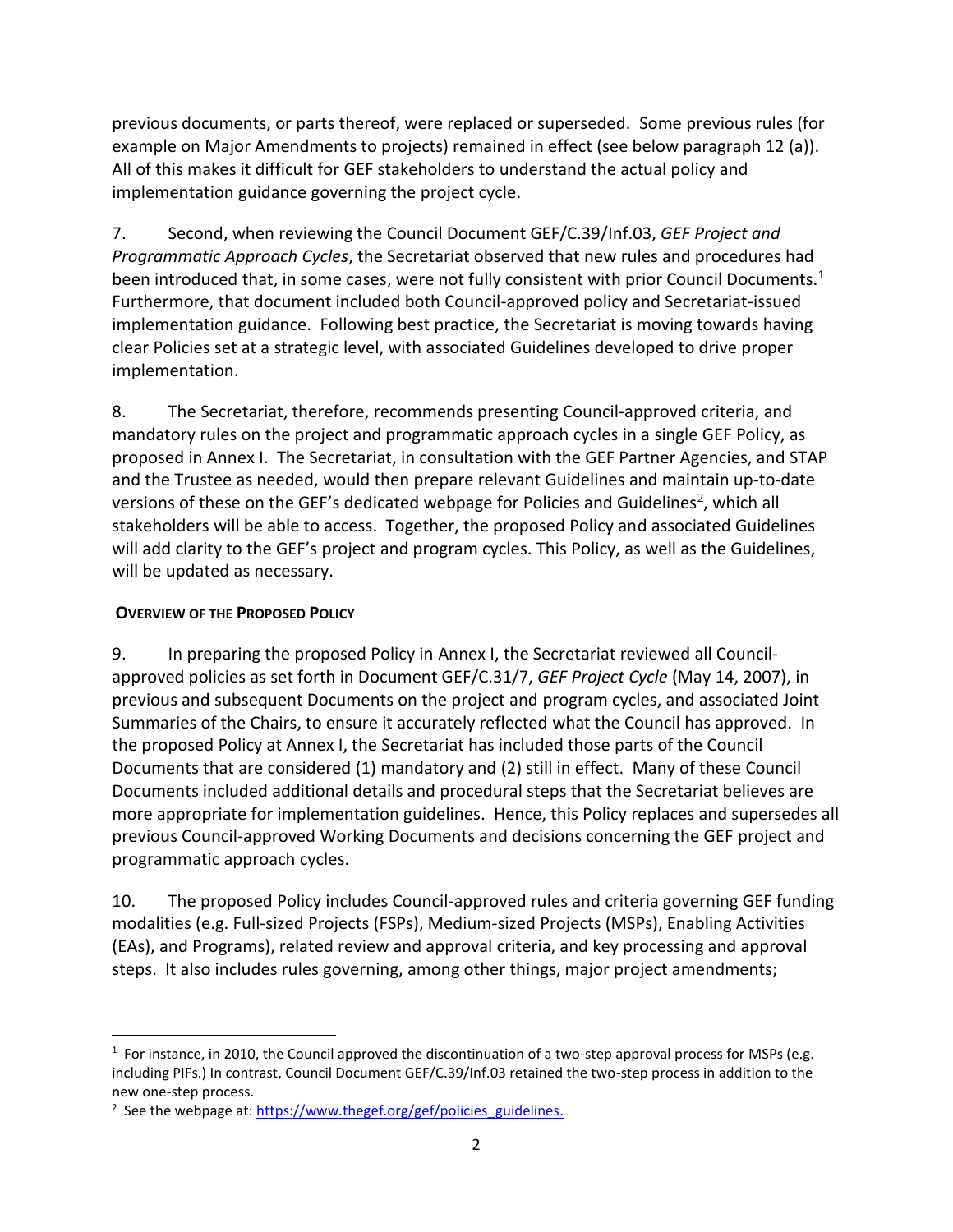implementation, monitoring, and evaluation; and the set-aside, commitment, and transfer of resources by the GEF Trustee.

<span id="page-5-0"></span>11. The proposed Policy restates existing, Council-approved policy and current practice, with one exception where the Secretariat is seeking Council approval of a change to an existing policy.

(a) The Secretariat identified an inconsistency related to the treatment of Agency fees for Full-sized Child Projects under programs. Under the current practice, Full-sized Child Projects receive the commitment of 100% of their fee at CEO Endorsement, contrasting with the broad Council-approved policy in which Agency fees are committed in two tranches for Full-sized Projects. To remove this anomaly, the Secretariat proposes that the Trustee commits 40% of the Agency Fees for each Full-sized Child Project listed in a PFD at the time of PFD approval. This is subject to the 40% fee commitment being cancelled and/or returned if the Full-sized Child Project is dropped/cancelled or not submitted to CEO endorsement prior to the respective Program Commitment Deadline, with no exceptions. The additional provision of repayment of these fees is recommended because detailed information on Child Projects is not required at the time of PFD approval (see paragraph [41](#page-20-0) of the proposed Policy). The Trustee will commit the Project Financing and the remaining 60% of the Agency Fee only after CEO endorsement based on the amount endorsed by the CEO. This policy change will be applied to all new Programs approved by the Council and retroactively to all GEF-6 Programs already approved by Council.

<span id="page-5-1"></span>12. The proposed Policy also formalizes current practices that were not included in or differ from language in previous Council-approved Working Documents. These are:

- (a) Rules for Major Amendments<sup>3</sup> of projects and programs. (See Paragraph[s 16,](#page-14-0)  $18(a)(vi)$  $18(a)(vi)$ ,  $18(b)(x)$ ,  $20(f)$ , and  $21(h)$  in the Policy). The rule was included in an Information Document<sup>4</sup> that was not Council approved. The language has been updated and simplified in the Policy.
- (b) Rules for MSPs have been updated to include the two-step approval process, which has remained in practice, but varies from what Council approved in June 2010. (See footnote 1 above and paragraph [18\(](#page-14-1)b) of the proposed Policy).
- (c) Rules for PFDs to include GEF Operational Focal Point endorsements for the expected use of STAR and non-STAR funding requests where relevant<sup>5</sup>,

 $\overline{a}$ 

 $3$  Major amendment means a change in project design or implementation that has a significant impact on the project's objectives or scope, or an increase of the GEF Project Financing of more than five percent.

<sup>4</sup> The rule is included in the following Council Document, but was never explicitly approved: GEF/C.39/Inf.3.

<sup>&</sup>lt;sup>5</sup> In the approved Council Document GEF/C.47/07/Rev.01, paragraph 35(c) states that PFDs will include Operational Focal Point endorsements for the expected use of STAR allocations, which omitted the existing practice of endorsing both STAR *and* non-STAR funding requests.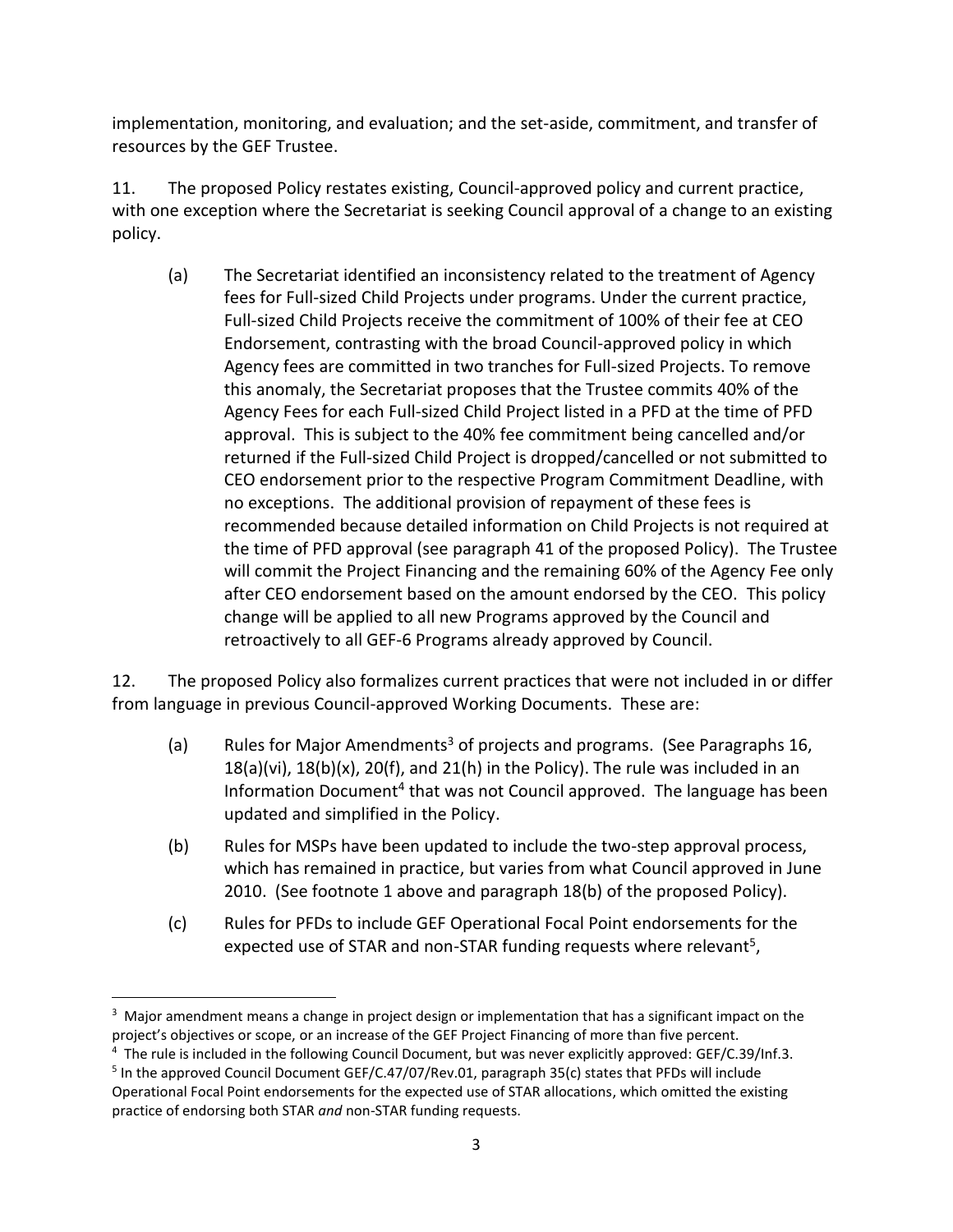consistent with current practice relating to Full-sized and Medium-sized projects as well as Enabling Activities. (See paragraph [25](#page-18-0) of the proposed Policy).

13. The proposed Policy requires that all Child Projects under Programs be circulated to Council for review and comment four weeks in advance of CEO endorsement. As agreed by the Council in the Joint Summary of the Chairs of the 49th Council Meeting (October 2015), the Council will review this arrangement at the June 2017 Council Meeting.

14. The proposed Policy does not cover every aspect of GEF's operational project and program cycle framework. Instead, where necessary it cross-references other key Policies with policy content that is related to the GEF project and program cycle that continues to be applied. Table 1 below lists these. The Policy does not repeat language contained in such policies so as to avoid duplication and possible misalignment in the future if the Council or Secretariat amends these documents.

| <b>GEF Policies</b>                                            | Date of Approval/Update             |
|----------------------------------------------------------------|-------------------------------------|
| Co-financing (GEF Policy FI/PL/01)                             | May 2014                            |
| <b>Fee Policy for GEF Partner Agencies (GEF Policy</b>         | <b>June 2012</b>                    |
| FI/PL/03)                                                      |                                     |
| <b>The GEF Monitoring and Evaluation Policy</b>                | November 2010                       |
| (Evaluation Document No. 4)                                    |                                     |
| Non-Grant Instruments (GEF Policy FI/PL/02)                    | October 2014                        |
| Operational Guidelines for the Application of the              | June 2007                           |
| <b>Incremental Cost Principle (Council Document</b>            |                                     |
| GEF/C.31/12) <sup>6</sup>                                      |                                     |
| Policy on Public Involvement in GEF Projects (GEF              | April 1996. Updated and posted as a |
| Policy SD/PL/01)                                               | GEF Policy August 2012.             |
| <b>Project Cancellation (GEF Policy OP/PL/02)</b>              | June 2015.                          |
| Communication and Visibility Policy (GEF/C.40/08) <sup>7</sup> | <b>April 2011</b>                   |
| <b>Policy on Gender Mainstreaming (GEF Policy</b>              | <b>June 2012</b>                    |
| SD/PL/02)                                                      |                                     |
| <b>Guidelines</b>                                              | Date of Approval/Update             |
| <b>Results-Based Management: GEF Trust Fund and</b>            | <b>July 2012</b>                    |
| <b>LDCF/SCCF Reporting Guidelines<sup>8</sup></b>              |                                     |

#### **Table 1: Policies and Guidelines related to GEF Projects and Programs**

 $\overline{a}$ 

 $6$  This Council Document includes a policy and guidelines. The Secretariat plans to retrofit the document into a GEF Policy and a GEF Guideline, as appropriate, using its templates for such documents and will post them on the GEF's website.

 $^7$  This Council Document also includes a policy and guidelines. The Secretariat plans to retrofit the document into a GEF Policy and a GEF Guideline, as appropriate, and post it on the GEF's website.

 $8$  Following consultation with the Agencies, the Secretariat plans to update this document and post it as a GEF Guideline.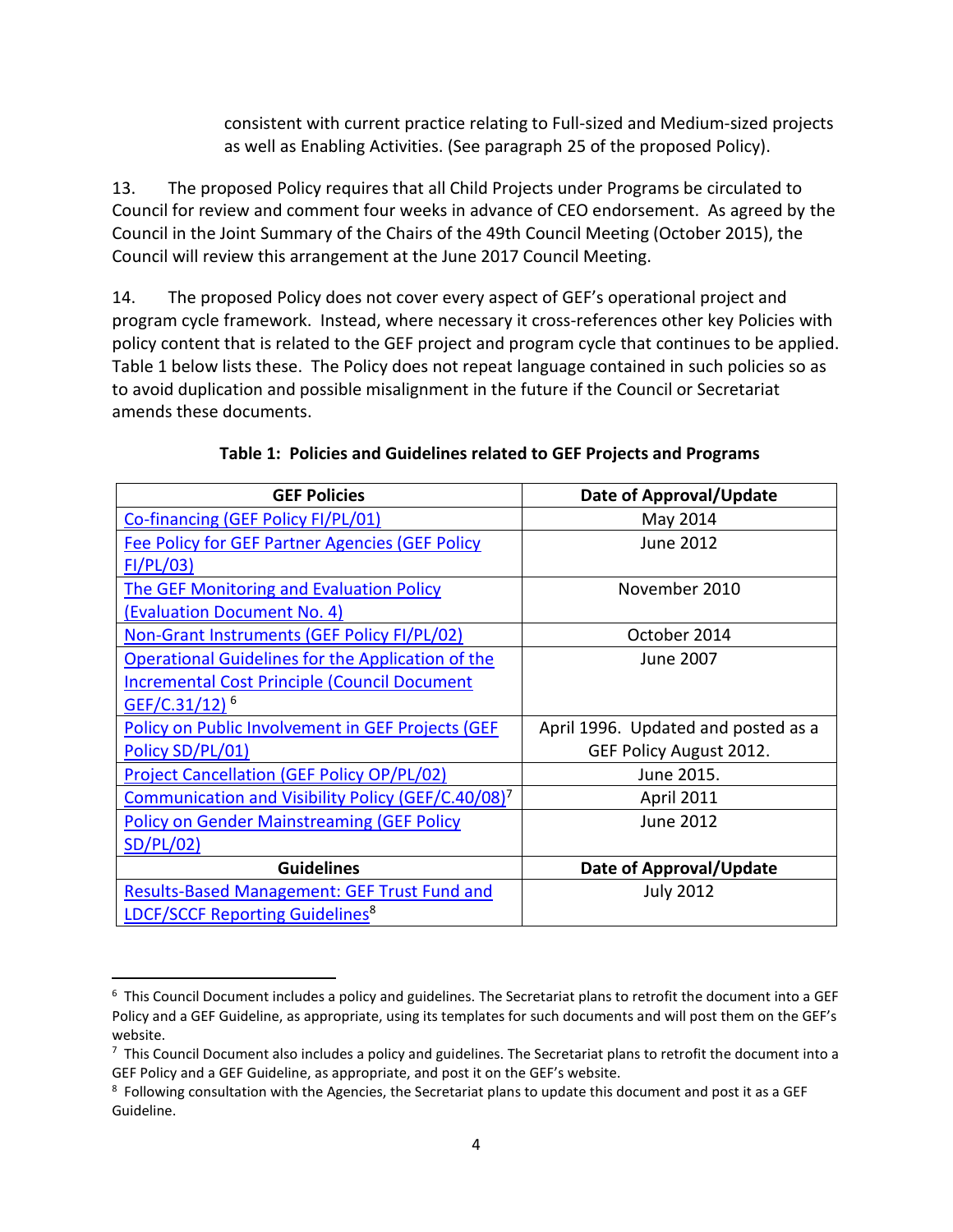| Guidelines on the Implementation of the Public   | December 2014 |
|--------------------------------------------------|---------------|
| Involvement Policy (GEF Guideline SD/GN/01)      |               |
| Principles and Guidelines for Indigenous Peoples | October 2012  |

#### <span id="page-7-0"></span>**RECOMMENDATION**

15. It is recommended that the Council review the Document GEF/C.50/08/Rev.01, *GEF Project and Program Cycle Policy -* focusing on the change noted in paragraph [11](#page-5-0) above and the formalization of current practices noted in paragraph [12](#page-5-1) above - and approve the Policy set out in Annex I. The Council notes that this Policy replaces and supersedes all relevant previous Council-approved Working Documents and decisions concerning the GEF project and programmatic approach cycles. The Council also requests that the Secretariat, in consultation with the GEF Partner Agencies, the STAP and Trustee, to develop and issue Guidelines on the project and program cycle.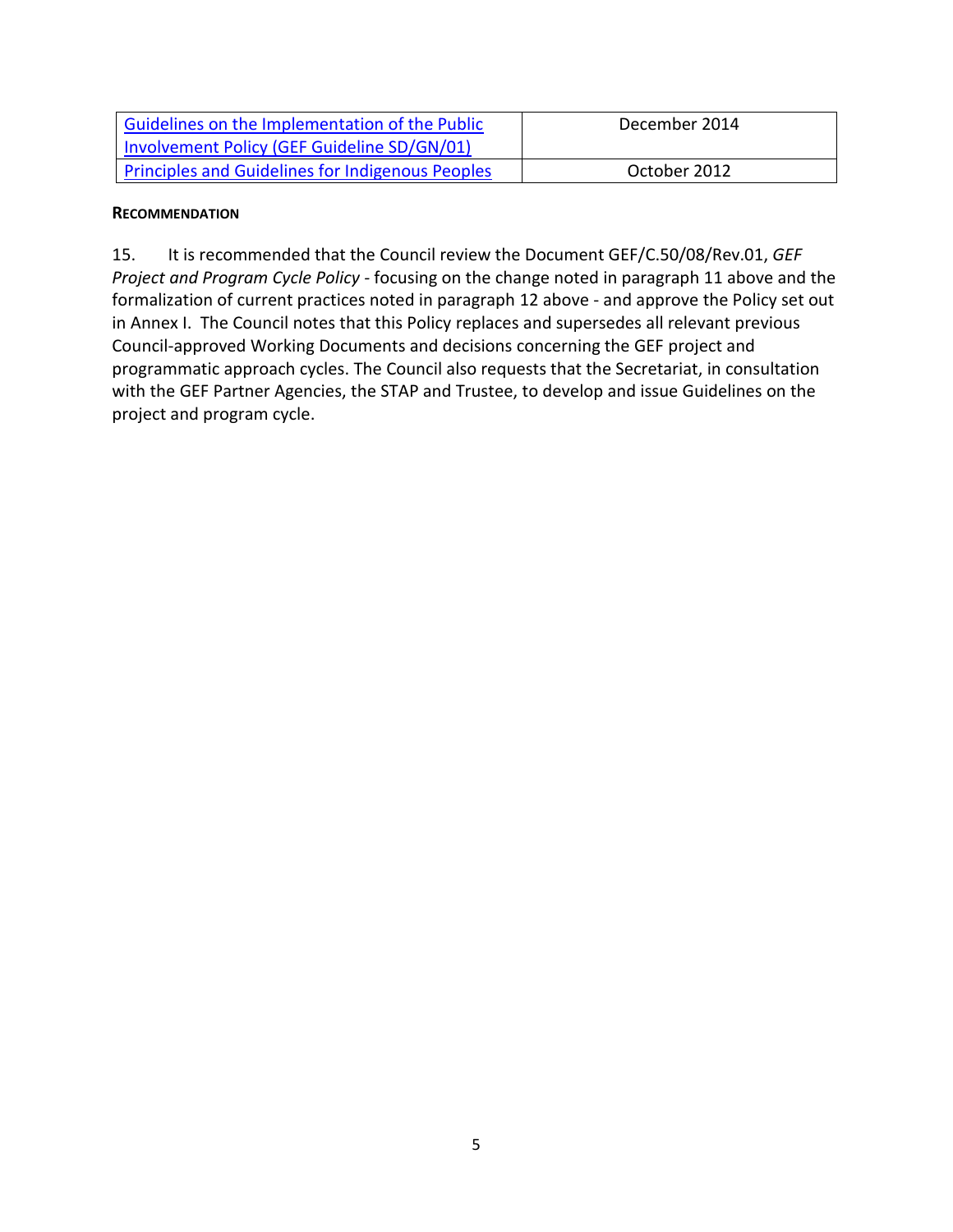

**June 9, 2016**

<span id="page-8-0"></span>**ANNEX I: PROPOSED PROJECT AND PROGRAM CYCLE POLICY**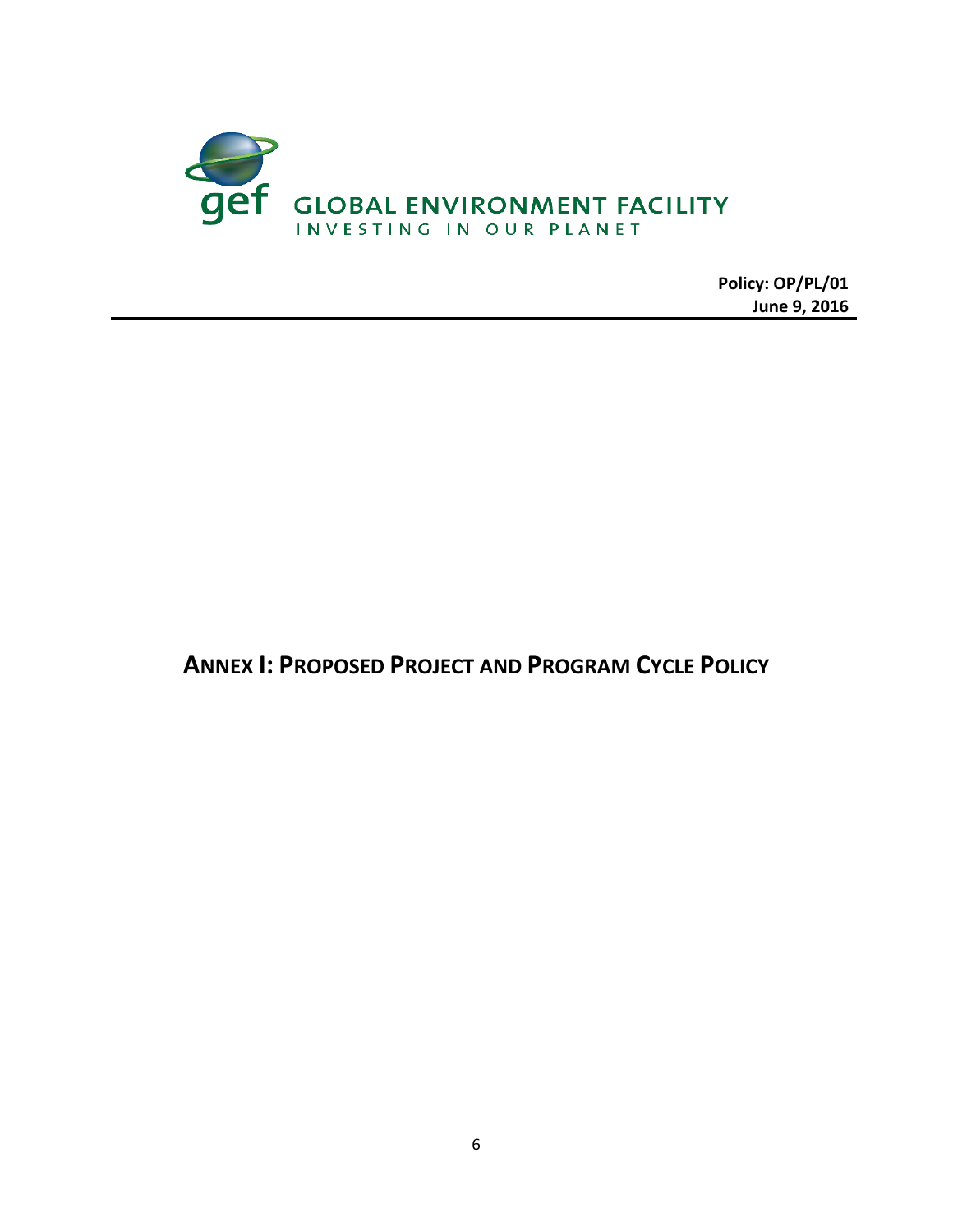#### **PURPOSE AND APPLICATION**

1. This Policy sets out the rules governing the cycles for GEF-financed Projects and Programs.

#### **DEFINITIONS AND ACRONYMS**

**Agency Fee:** means the financial resources provided to the Agency in connection with the implementation of a GEF project.

**Convention:** means an international environmental agreement as defined in the Instrument.

**CEO Endorsement Request:** means the applicable document that sets forth a fully developed Full-sized Project that is requesting endorsement for GEF financing.

**Child Project**: means an individual project under a Program.

**Enabling Activity (EA):** means a project for the preparation of a plan, strategy or report to fulfill commitments under a Convention.

**EA Approval Request:** means the applicable document that sets forth a fully developed Enabling Activity that is requesting approval for GEF financing.

**Full-sized Project (FSP):** means a GEF Project Financing of more than two million US dollars.

**GEF Agency**: means an institution eligible to request and receive GEF resources directly from the GEF Trustee on behalf of an eligible recipient for the design and implementation of GEF-financed projects.

**GEF Operational Focal Point (OFP**): means a government official nominated by a GEF Participant (as defined by the Instrument) who acts as the principal contact point for GEF activities in the country.

**GEF Project:** means an activity or set of activities that promote the achievement of the purposes of the GEF for which resources from any of the Trust Funds operated by the GEF has been requested by the Agency on behalf of an eligible recipient and/or approved by the GEF Council or the CEO.

**Global Environmental Benefits:** means positive outcomes of global reach derived from financial investments in environmental sustainability at the local, national, regional and global levels.

**Guidelines:** means additional instructions, procedural steps, and explanatory information to assist partners in the implementation of this Policy.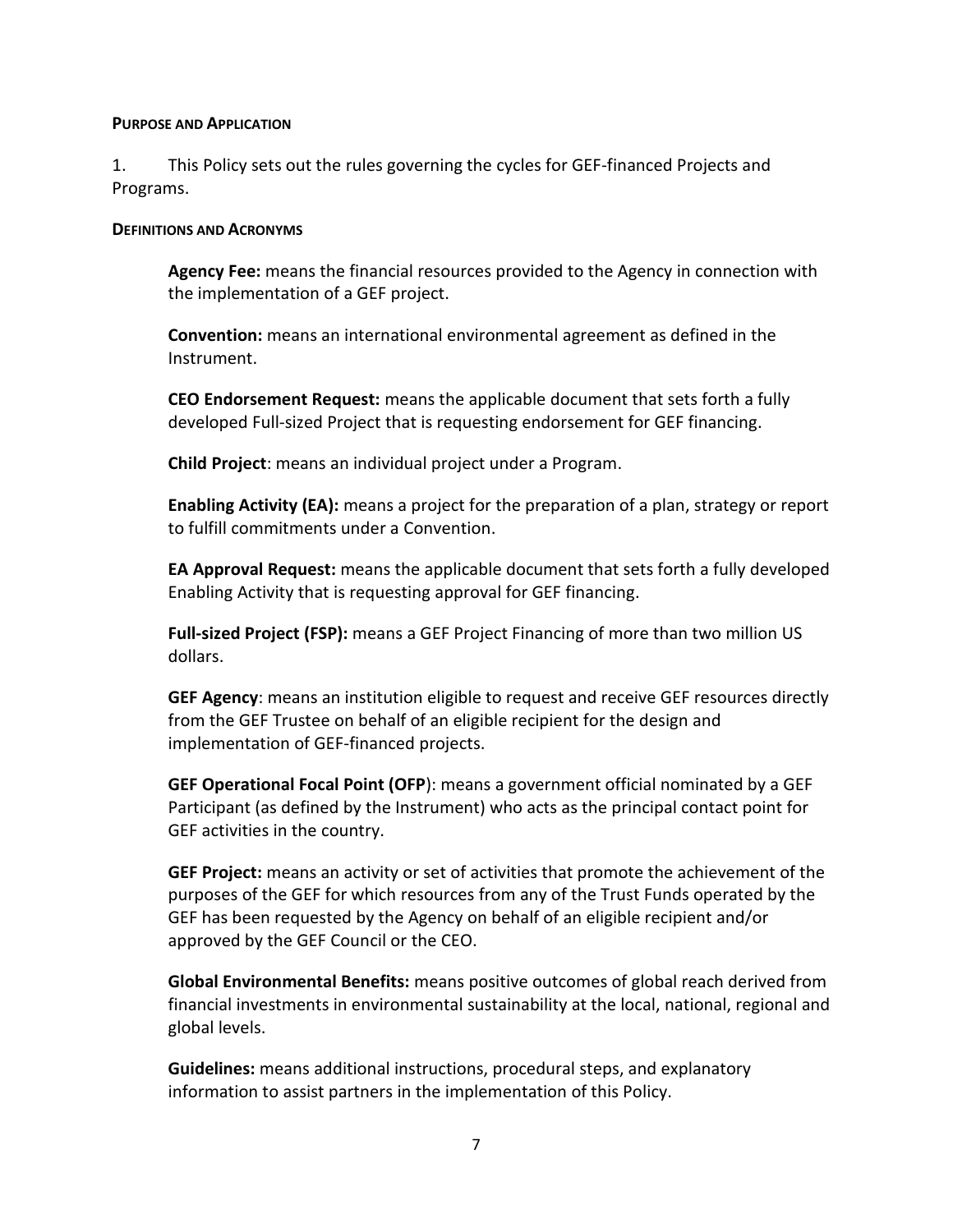**Intersessional Work Program:** means a group of individual FSP PIFs that is proposed by the Secretariat and presented to the GEF Council in between Council meetings for its approval by mail.

**Lead Agency**: means an Agency that coordinates all activities under a Program.

**Major Amendment:** means a change in project design or implementation that has a significant impact on the project's objectives or scope, or an increase of the GEF Project Financing of more than five percent.

**Medium-sized Project (MSP):** means a GEF Project Financing of less than or equivalent to two million US dollars.

**MSP Approval Request:** means the applicable document that sets forth a fully developed Medium-sized Project that is requesting approval for GEF financing.

**Project Document:** means the applicable GEF Agency document containing final plans for a project, including rationale, budgets, and implementation arrangements submitted for CEO endorsement or approval.

**Project Executing Entity**: means an organization that executes a GEF Project, or portions of it, under the supervision of an Agency, including national or sub-national government agencies, civil society organizations (CSOs), private sector entities, or academic institutions, among others.

**Project Financing:** means the resources provided to a GEF Project to support its implementation. It does not include Project Preparation Grants or Agency Fees.

**Project Identification Form (PIF**): means the applicable document that sets forth the concept of a FSP or MSP that is requesting GEF financing.

**Project Preparation Grant (PPG):** means the funding provided to support the preparation of a FSP or MSP.

**Program**: means a longer-term and strategic arrangement of individual yet interlinked projects that aim at achieving large-scale impacts on the global environment.

**Program Commitment Deadline**: means the date included in a Program Framework Document before which GEF Agencies participating in a Program are required to submit Child Project documents for Secretariat review for CEO endorsement (in the case of FSPs) or approval (in the case of MSPs).

**Program Framework Document (PFD)**: means the document that sets forth the concept of a Program that is proposed for GEF financing.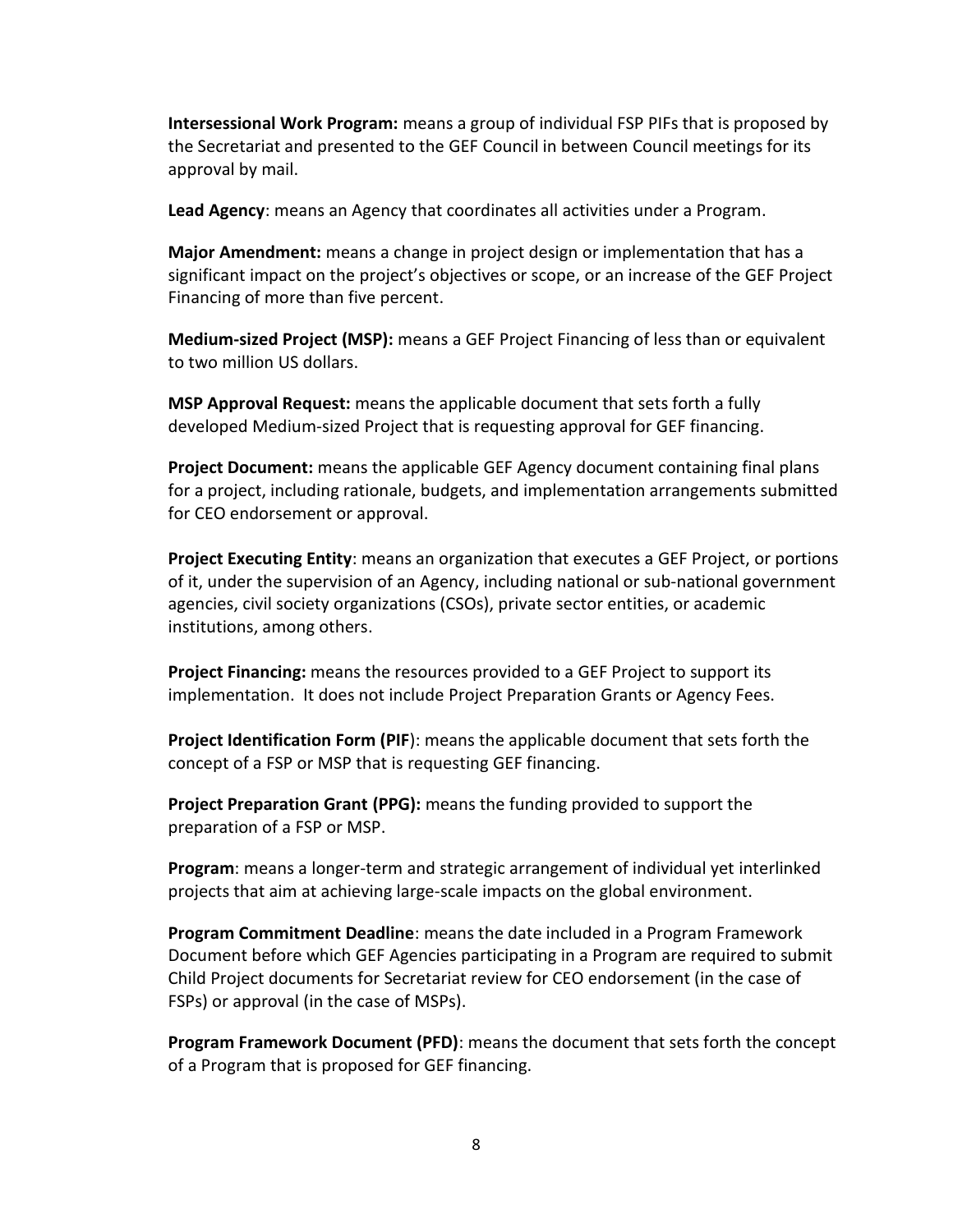**Total GEF Resources:** means the total amount of funding requested by or provided to a single GEF Project or Program. This amount includes the PPG, the Project Financing, and associated Agency Fees.

**Trust Fund**: means any trust fund that serves the objectives of the GEF, including the GEF Trust Fund, the Least Developed Countries Fund (LDCF), the Special Climate Change Fund (SCCF), the Nagoya Protocol Implementation Fund, or any future trust funds established under the authority of the GEF Council.

**Work Program:** means a group of individual FSP PIFs and PFDs that is presented for Council approval in a Council meeting.

**Work Program Cover Note:** means a document that summarizes and analyzes the Work Program, highlighting how the individual projects contribute to the achievement of GEF goals.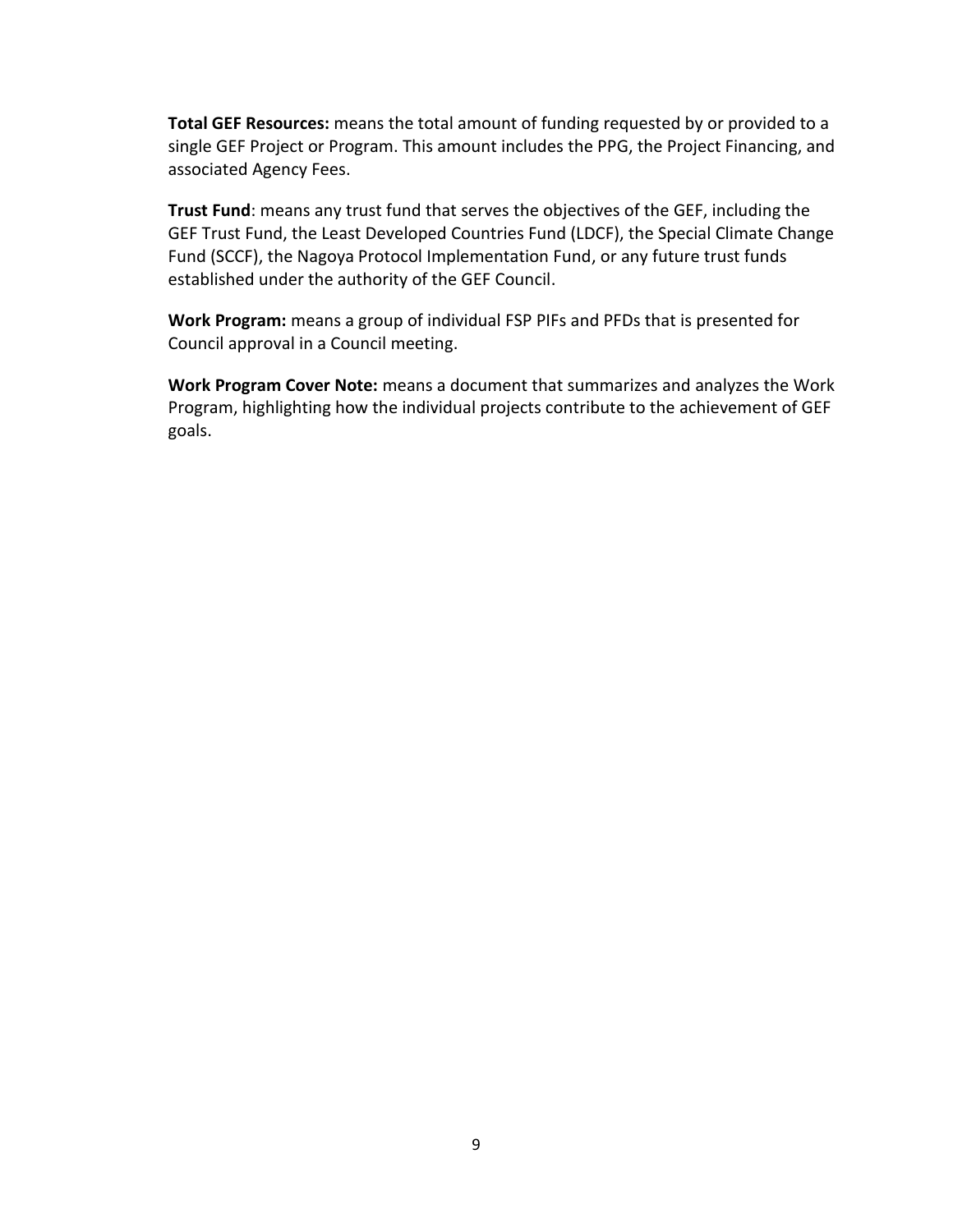### **INTRODUCTION**

2. The GEF finances Full-sized Projects, Medium-sized Projects, Enabling Activities, and Programs. GEF Agencies (hereafter referred to as "Agency" or "Agencies") utilize any of these modalities.

3. This Policy provides a description of the mandatory rules and criteria to be followed by GEF stakeholders in the process of designing and implementing GEF-financed projects and programs.

# **MODALITIES**

# **A. Full-sized Projects**

4. The Agency prepares a project concept at the request of and in consultation with relevant country institutions and other relevant partners, and submits it to the Secretariat through the Project Identification Form (PIF). The respective GEF Operational Focal Point endorses the PIF. The Agency submits PIFs to the Secretariat on a rolling basis, copying other Agencies, STAP, and the relevant Convention Secretariats.

5. The Agency may request a Project Preparation Grant (PPG) at the time of PIF submission or at any time before CEO Endorsement submission. The CEO decides whether to approve such PPG.

6. The Secretariat reviews each eligible PIF taking into consideration relevant GEF strategies, policies and guidelines, including provisions set forth in a review sheet, and provides comments to the Agency. Other Agencies and Convention Secretariats submit any comments to the Secretariat and the Agency. If a PIF does not meet the conditions for approval, the Secretariat either rejects it or requests additional information.

7. Following receipt of the Secretariat's comments, the Agency responds to any comments and submits a revised PIF, if necessary. The Secretariat provides further comments if in its view the Agency's response to the set of issues is not adequate, or if in the revised PIF introduces new design elements that require clarification or further improvement.

8. Once the Secretariat determines that the project proposal meets the conditions for approval, the CEO decides whether to include it in a Work Program. The CEO constitutes a Work Program subject to, among other things, resource availability. STAP screens PIFs prior to the posting of the Work Program on the GEF website for Council review.

9. A cover note is issued for every Work Program. The individual PIFs, with the requested Project Financing amounts, any PPG amounts and Agency Fees as stipulated in the Agency Fee [Policy,](file://///WB.AD.WORLDBANK.ORG/und$/wb327828/L/Operations/Documents/Agency_Fee_Policy-2012.pdf) are annexed to the Work Program Cover Note. The individual PIFs and the Cover Note are posted on the GEF website and circulated to Council members four weeks in advance of a Council meeting for a Work Program to be discussed at a Council meeting, or four weeks in advance prior to a decision date for an Intersessional Work Program.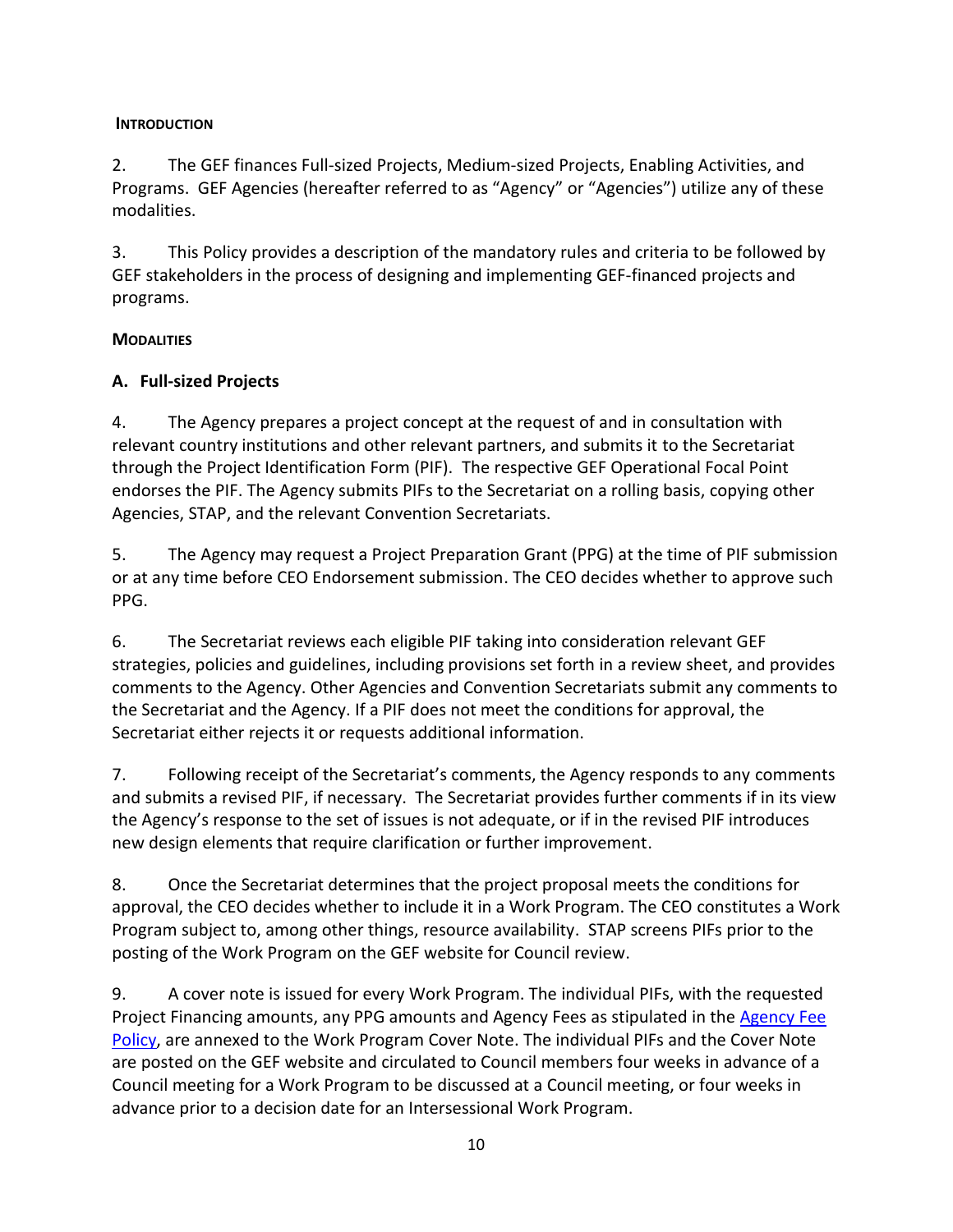10. The Council reviews and provides written comments on the Work Program prior to, during and within two weeks after each Council meeting, and intersessionally between Council meetings for decision by mail on a no-objection basis. The Council decides during its meeting whether to approve the entire Work Program or to exclude any PIF from the proposed Work Program, which may be considered in a future Council meeting.

11. For an Intersessional Work Program, if any Council Member objects to the Work Program, it is deferred to the next regular meeting of the Council. If any Council Member objects to an individual PIF, this PIF is removed from the Intersessional Work Program and will be deferred for consideration at the next regular meeting of the Council.

12. After PIF approval and before the deadline for submission of a complete endorsement request, in compliance with the [Project Cancellation Policy,](file://///WB.AD.WORLDBANK.ORG/und$/wb327828/L/Operations/Documents/Cancellation_Policy_June_2015_0.pdf) the Agency submits to the Secretariat a CEO Endorsement Request and associated Project Document that is in a form as submitted to the Agency's internal approving authorities. The Agency includes in its endorsement request a description of how Council Members' comments have been taken into account in the further development of the project. The Agency, in consultation with the country concerned, and with the CEO's concurrence, may also cancel a project before CEO Endorsement submission. The Secretariat reviews the CEO Endorsement Request and the Project Document for consistency with the approved PIF, taking into consideration the relevant GEF strategies, policies, and guidelines, including provisions set forth in a review sheet; and to ensure that any comments provided by the Council, STAP, Convention secretariats and other Agencies have been adequately addressed.

13. The Secretariat asks the Agency to revise proposals that it deems not to be in compliance with the specified conditions for endorsement. Following receipt of the Secretariat's comments, the Agency responds to any questions and submits a revised CEO Endorsement Request and Project Document, if needed. The Secretariat provides further comments only if, in its view, the Agency's response to the set of issues identified by the Secretariat is not adequate or if the revised CEO Endorsement Request introduces new design elements that require clarification or further improvement. The CEO, in consultation with the country and the Agency concerned, may also cancel the project. The final Project Grant amount is confirmed by the CEO at endorsement.

14. Once the Secretariat determines that a project proposal meets the conditions for endorsement, the CEO endorses the project, except under the circumstances where (i) a Council Member requested, at the time of PIF approval, that the Secretariat circulates the CEO Endorsement Request and the Final Project Document to the Council for review; or (ii) the CEO, upon review, decides that there have been major changes to the project's scope and/or objectives since PIF approval. In these two instances, the Secretariat circulates the CEO Endorsement Request and the Project Document to the Council for a four-week review period prior to CEO endorsement in a manner that protects information received in confidence. In these two instances: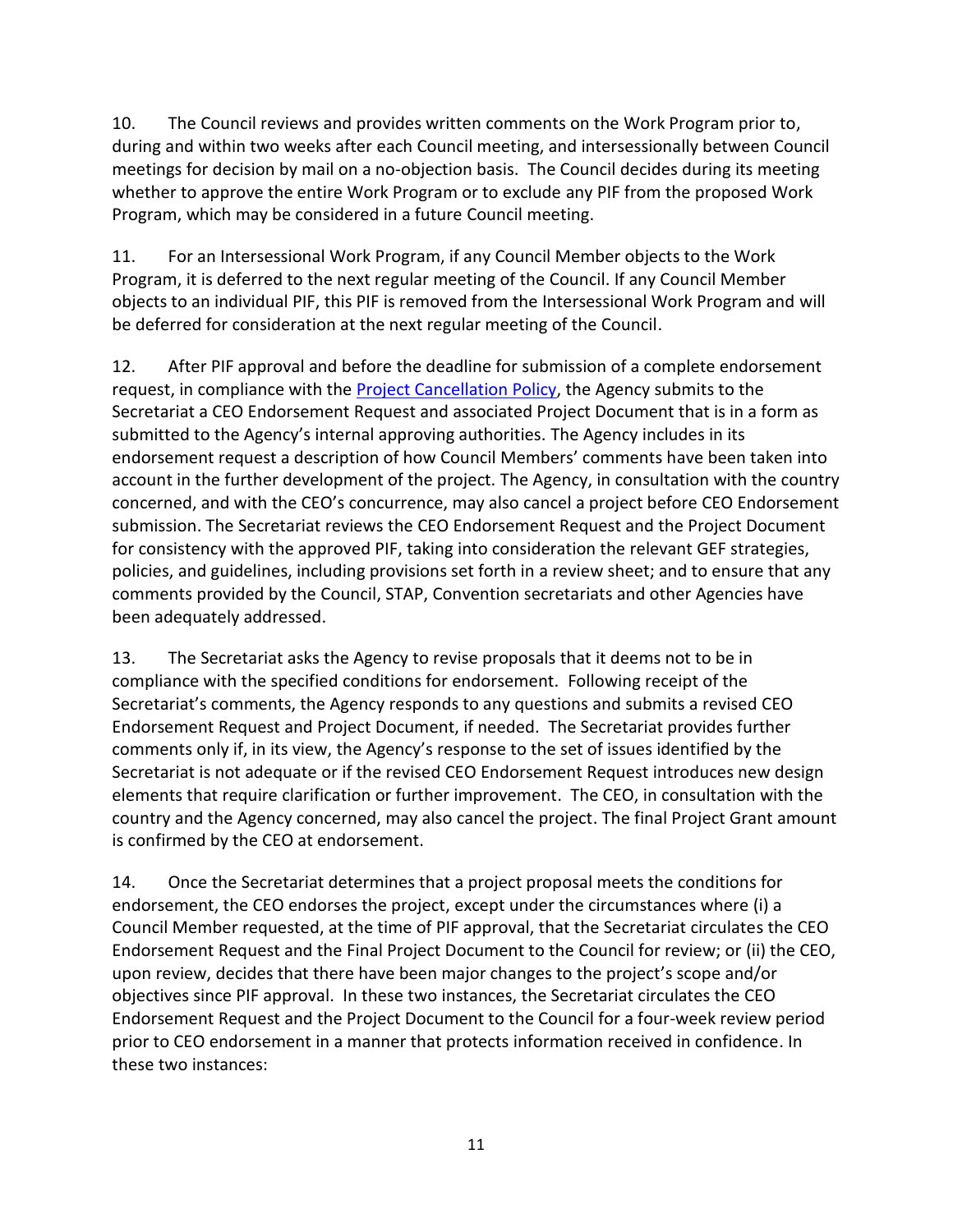- (a) Council Members transmit any comments or concerns to the CEO within four weeks. If at least four Council Members request that a project be reviewed at a Council meeting because in their view the project is not consistent with the GEF Instrument or GEF policies and procedures, the CEO submits the project document to the next Council meeting and only endorses the project for final approval by the Agency if the Council finds that the project is consistent with the Instrument and GEF policies and procedures.
- (b) The Agency responds to any comments received from Council Members and revises the documents. The CEO endorses the project once comments have been adequately addressed and informs Council accordingly.

15. After CEO Endorsement, the Agency approves the project following its own internal procedures and begins project implementation. The Secretariat posts the endorsed project documents on the GEF website in a manner that protects information received in confidence.

<span id="page-14-0"></span>16. For any Major Amendments, whether before or after CEO Endorsement, the Secretariat circulates the amended CEO Endorsement Request and the Project Document to the Council for four weeks for its approval before CEO endorsement or re-endorsement.

#### **B. Medium-sized Projects**

17. The CEO has delegated authority to approve projects requesting less than or equivalent to two million US dollars in Project Financing. The CEO decides whether to approve such MSPs.

<span id="page-14-1"></span>18. For MSPs, the Agency chooses one of the two procedures below.

# **(a) A one-step approval process, wherein no PIF is required**

- i. The Agency prepares a MSP Approval Request at the request of and in consultation with relevant country institutions and other relevant partners. The respective GEF Operational Focal Point endorses the MSP Approval Request. The Agency submits the MSP Approval Request to the Secretariat for review on a rolling basis. The Agency may request a Project Preparation Grant (PPG) at the time of MSP Approval Request submission. The CEO decides whether to approve such PPG.
- ii. The Secretariat reviews the MSP Approval Request taking into consideration the relevant GEF strategies, policies, and guidelines, including provisions set forth in a review sheet. If a MSP Approval Request does not meet the conditions for approval, the Secretariat either rejects it or requests additional information.
- iii. Following receipt of the Secretariat's comments, the Agency responds to any comments and submits a revised MSP Approval Request, if necessary. The Secretariat provides further comments if in its view the Agency's response to the set of issues identified by the Secretariat is not adequate.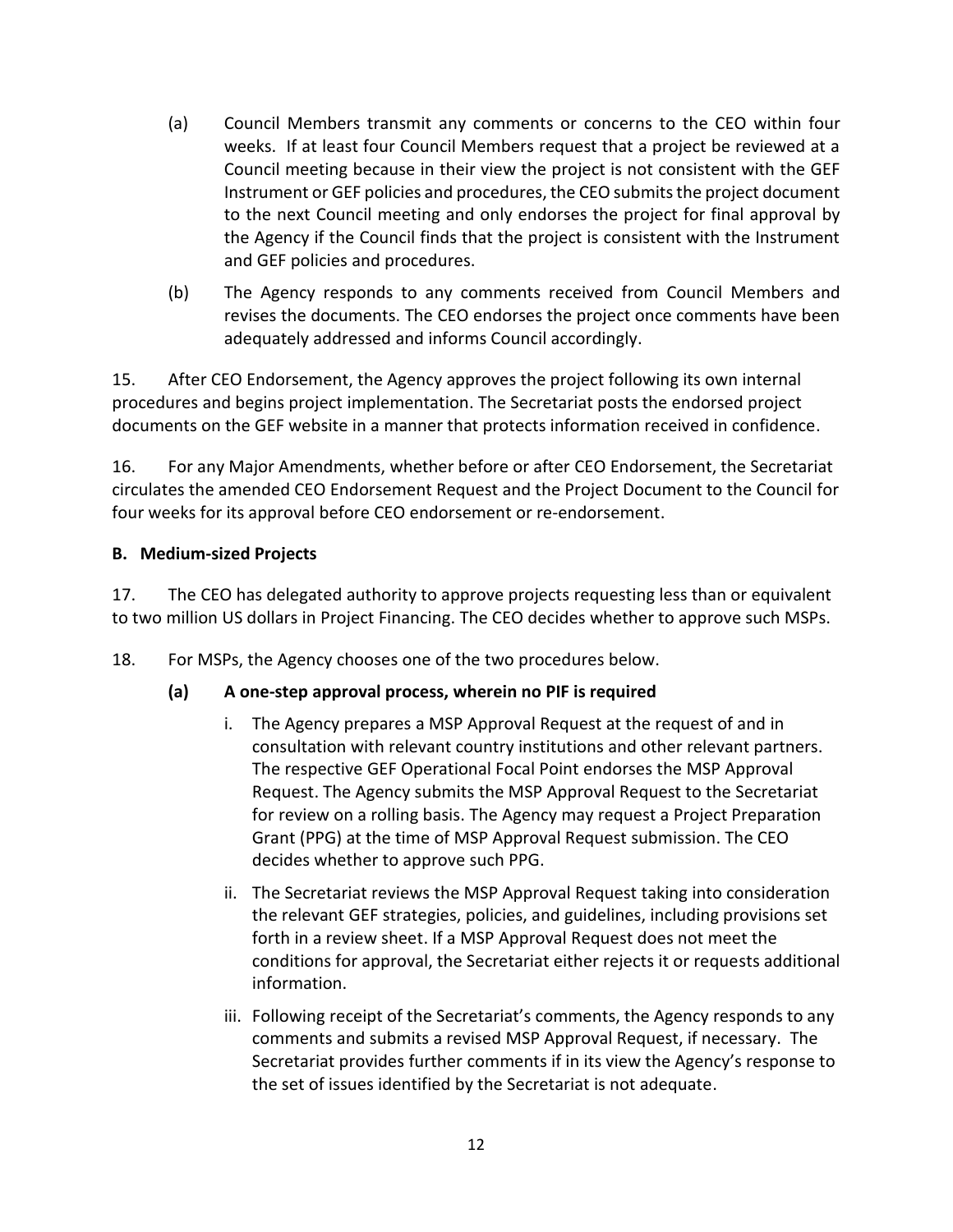- iv. Once the Secretariat determines that the project proposal meets the conditions for approval, the CEO decides whether to approve the MSP.
- v. After CEO Approval, the Agency approves the project following its own internal procedures and begins project implementation. The Secretariat posts the approved project documents on the GEF website in a manner that protects information received in confidence.
- vi. For any Major Amendments after CEO Approval of the MSP, the Agency resubmits an amended MSP Approval Request for CEO re-approval.

#### **(b) Two-step approval process**

- i. The Agency prepares a PIF at the request of and in consultation with relevant country institutions, and other relevant partners. The respective GEF Operational Focal Point endorses the PIF, and the Agency submits the PIF to the Secretariat for review on a rolling basis. The Agency may request a Project Preparation Grant (PPG) at the time of PIF submission or at any time before CEO Approval submission. The CEO decides whether to approve such PPG.
- ii. The Secretariat reviews each eligible PIF taking into consideration relevant GEF strategies, policies and guidelines, including provisions set forth in a review sheet, and provides comments to the Agency. If a PIF does not meet the conditions for approval, the Secretariat either rejects it or requests additional information.
- iii. Following receipt of the Secretariat's comments, the Agency responds to any comments and submits a revised PIF, if necessary. The Secretariat provides further comments if in its view the Agency's response to the set of issues identified by the Secretariat is not adequate.
- iv. Once the Secretariat determines that the project proposal meets the conditions for approval, the CEO decides whether to approve the PIF.
- v. After PIF approval, and before the deadline for submission of a complete approval request, in compliance with the [Project Cancellation Policy,](file://///WB.AD.WORLDBANK.ORG/und$/wb327828/L/Operations/Documents/Cancellation_Policy_June_2015_0.pdf) the Agency prepares and submits to the Secretariat a MSP Approval Request and a Project Document that is in a form as submitted to the Agency's internal approving authorities. The Agency, in consultation with the country concerned, and with the CEO's concurrence, may also cancel a project before CEO Approval submission.
- vi. The Secretariat reviews the MSP Approval Request for consistency with the approved PIF, taking into consideration the relevant GEF strategies, policies, and guidelines, including provisions set forth in a review sheet. The Secretariat asks the Agency to revise proposals that it deems not to be in compliance with the specified conditions for approval.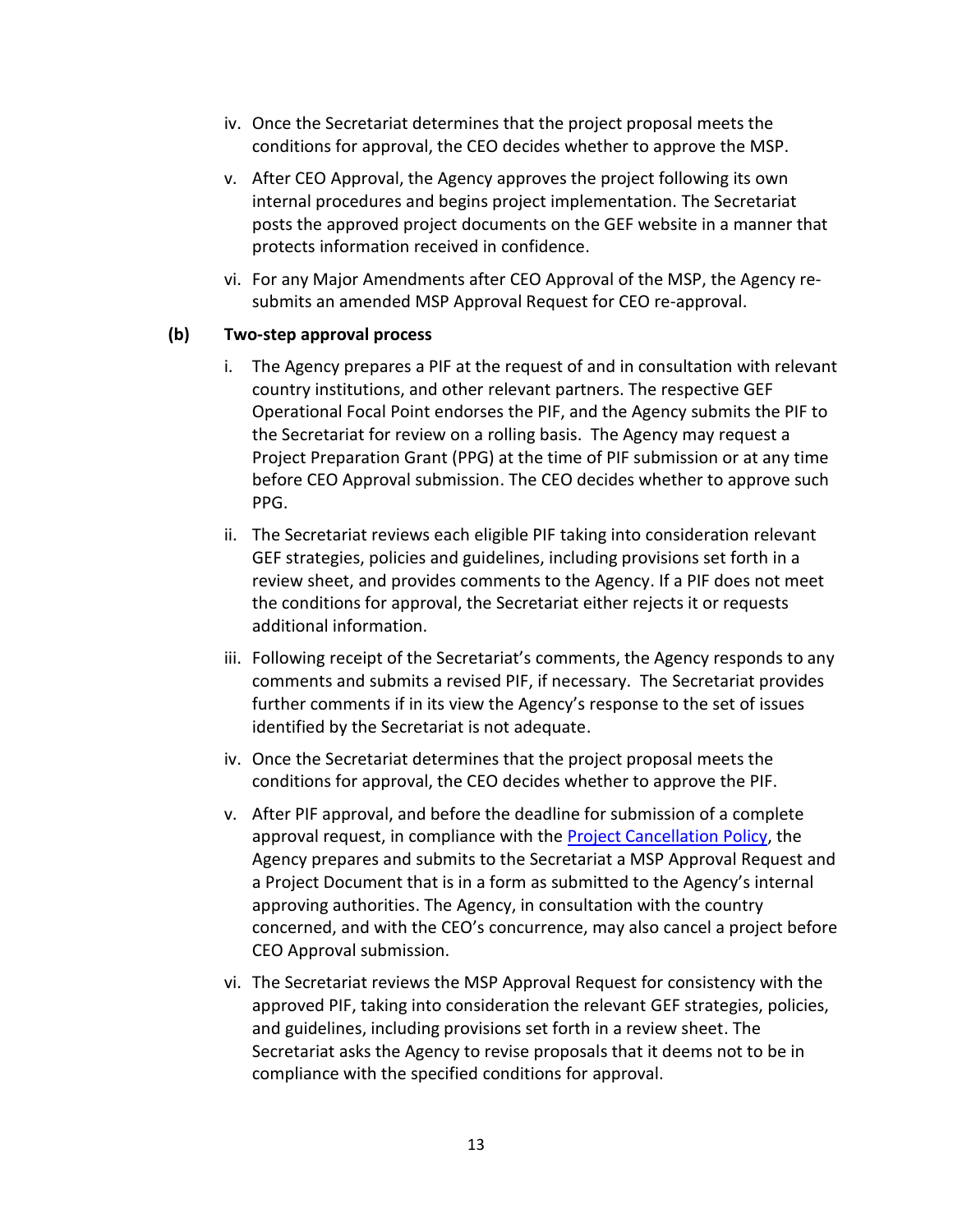- vii. Following receipt of the Secretariat's comments, the Agency responds to any questions and submits a revised MSP Approval Request and Project Document, if needed. The Secretariat provides further comments only if, in its view, the Agency's response to the set of issues identified by the Secretariat is not adequate or if the revised MSP Approval Request introduces new design elements that require clarification or further improvement. The CEO, in consultation with the country and the Agency concerned, may also cancel the project.
- viii.Once the Secretariat determines that the project proposal meets the conditions for approval, the CEO approves the MSP. The final Project Financing amount is confirmed by the CEO at approval.
- ix. After CEO Approval, the Agency approves the project following its own internal procedures and begins project implementation. The Secretariat posts the approved project documents on the GEF website in a manner that protects information received in confidence.
- x. For Major Amendments after CEO approval of the MSP, the Agency reflects them in an amended MSP Approval Request and re-submits it for CEO reapproval.

### **C. Enabling Activities**

19. There are two ways to process Enabling Activities (EAs): (i) through a GEF Agency, or (ii) through direct access. An EA above one million US dollars follows the project cycle procedures described above for either FSPs or MSPs, depending on its size.

<span id="page-16-0"></span>20. An EA up to one million US dollars **submitted through a GEF Agency** follows the process below:

- (a) The Agency prepares an EA Approval Request at the request of and in consultation with relevant country institutions and other relevant partners. The respective GEF Operational Focal Point endorses the EA Approval Request. The Agency submits the EA Approval Request and any related EA documents to the Secretariat on a rolling basis.
- (b) The Secretariat reviews the EA Approval Request taking into consideration the relevant GEF strategies, policies, and guidelines, including provisions set forth in a review sheet. If the EA Approval Request does not meet the conditions for approval, the Secretariat either rejects it or requests additional information.
- (c) Following receipt of the Secretariat's comments, the Agency responds to any comments and submits a revised EA Approval Request, if necessary. The Secretariat provides further comments if in its view the Agency's response to the set of issues identified by the Secretariat is not adequate.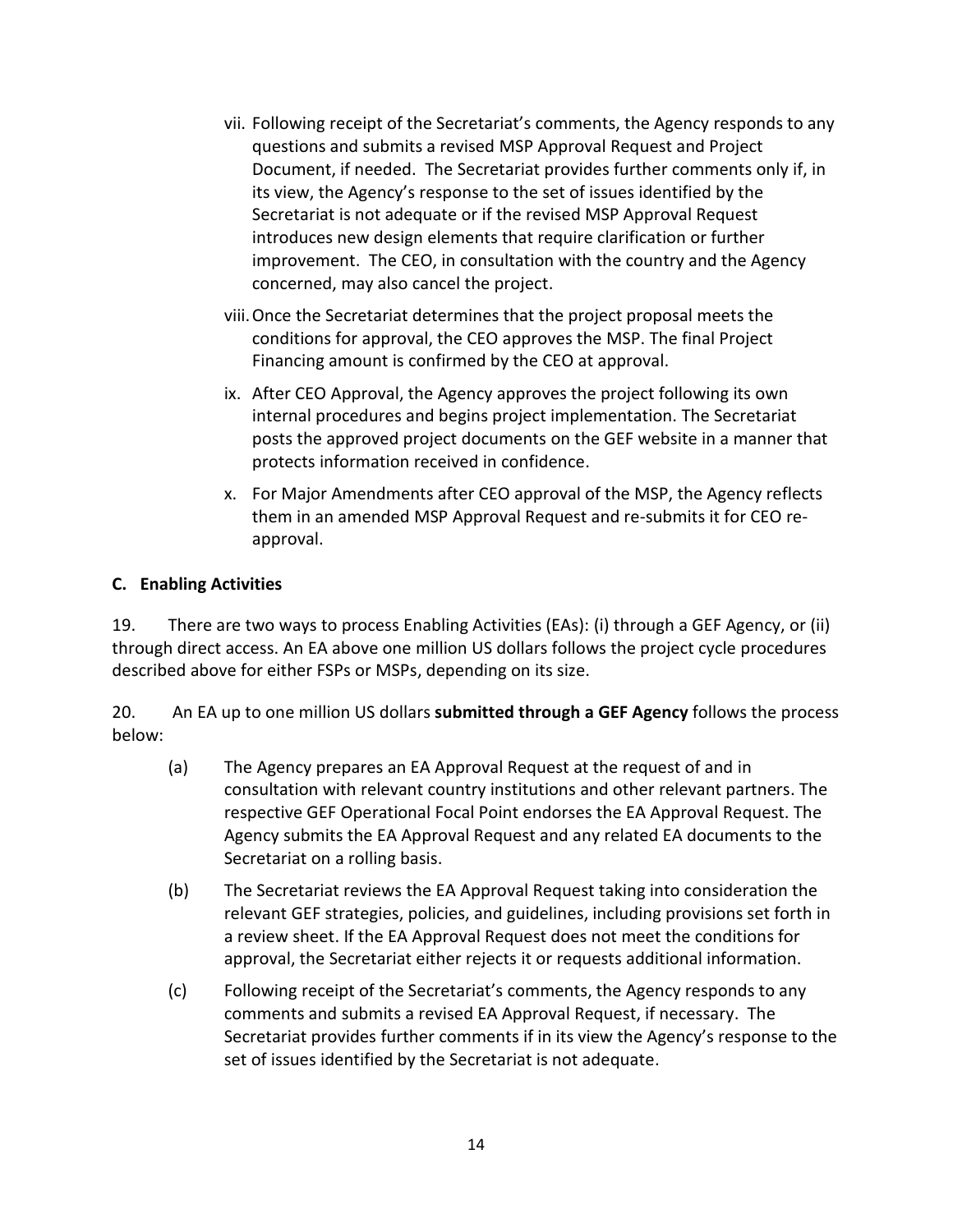- (d) Once the Secretariat determines that the proposal meets the conditions for approval, the CEO decides whether to approve the EA.
- (e) After CEO Approval, the Agency approves the EA following its own internal procedures and begins its implementation. The Secretariat posts the approved project documents on the GEF website in a manner that protects information received in confidence.
- (f) For any Major Amendments after CEO approval of the EA, the Agency re-submits an amended EA Approval Request for CEO re-approval.

<span id="page-17-0"></span>21. An EA up to 500,000 US dollars **submitted through direct access** follows the procedures below:

- (a) The Country (the Recipient) submits an EA Approval Request and any related EA documents to the Secretariat. The EA Approval Request complies with the Operational Policies and Procedures (OP/BPs) and Anti-corruption guidelines that apply to the World Bank (IBRD) and International Development Association (IDA) financing.
- (b) The Secretariat reviews the EA Approval Request for consistency with Operational Policies and Procedures (OP/BPs) and Anti-corruption guidelines that apply to the World Bank (IBRD) and International Development Association (IDA) financing, and taking into consideration the relevant GEF strategies, policies, and guidelines, including provisions set forth in a review sheet. If the EA Approval Request does not meet the conditions for approval, the Secretariat either rejects it or requests additional information.
- (c) Once the Secretariat determines that the proposal meets the conditions for approval, the CEO decides whether to clear the EA.
- (d) The Recipient and the CEO, with delegated signature authority, signs a World Bank grant agreement.
- (e) The Bank has no liability to the GEF under such grants or for the actions of staff assigned to the GEF with respect to such grants, and the Bank is indemnified out of the GEF trust fund for any liability toward third parties, and costs and expenses related to any such liability or claims of liability with respect to such grants.
- (f) The Secretariat posts the project documents on the GEF website in a manner that protects information received in confidence.
- (g) The Recipient begins project implementation.
- (h) For any Major Amendments after CEO approval of the EA, the country re-submits an amended EA Request for CEO approval. Upon approval, the CEO, with delegated signature authority, signs an amendment to the grant agreement.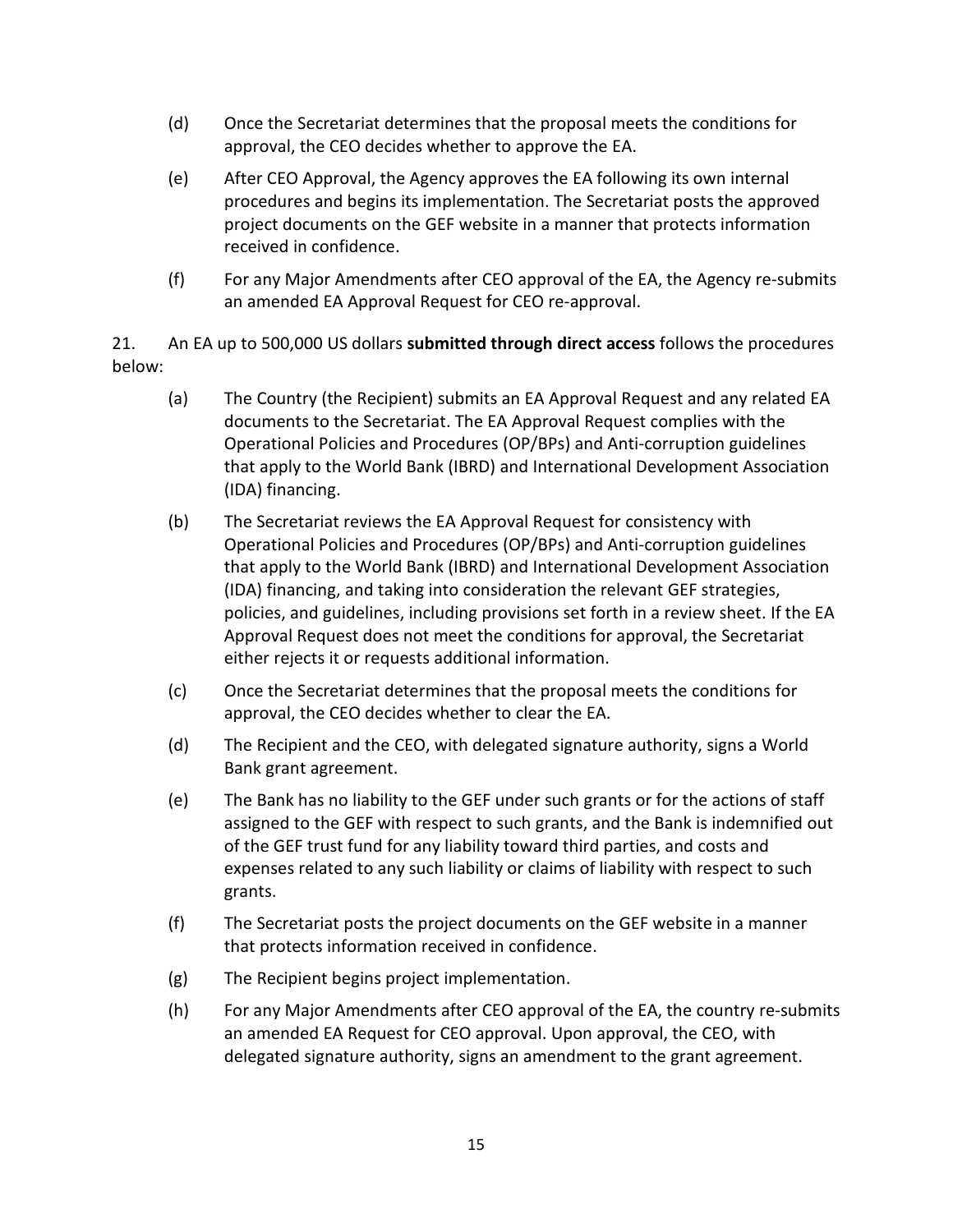22. The Secretariat issues guidelines related to EAs in conformance with policies, program priorities, and eligibility criteria established by the Conference of the Parties of each of the relevant Conventions.

# **D. Programs**

23. The approval process for Programs and related Child Projects consists of two main steps: (i) Council Approval of a Work Program that includes a Program Framework Document (PFD) together with any Child Project titles or concepts; and (ii) CEO endorsement/approval of Child Projects under the Program.

24. The Lead Agency, along with other participating Agencies and in consultation with relevant country institutions and other relevant partners, prepares a PFD. The Lead Agency submits the PFD to the Secretariat for review on a rolling basis, copying all Agencies, STAP and Convention Secretariats for comments. The Lead Agency also implements the associated global / regional child project and/or the coordination mechanism that monitors and ensures coherence among all child projects included in the program, while also being responsible for Program-level reporting. The other participant Agencies implement the Child Projects they are responsible for.

<span id="page-18-0"></span>25. The respective GEF Operational Focal Point endorses the relevant Child Projects anticipated under the PFD. The Secretariat reviews each eligible PFD taking into consideration relevant GEF strategies, policies and guidelines, including provisions set forth in a review sheet, and provides comments to the Agency. Other Agencies, STAP and Convention Secretariats submit any comments to the Secretariat and the Lead Agency. If a PFD does not meet the conditions for approval, the Secretariat either rejects it or requests additional information.

26. Following receipt of the Secretariat's comments, the Lead Agency responds to any comments and submits a revised PFD, if necessary. The Secretariat provides further comments if in its view the Lead Agency's response to the set of issues identified by the Secretariat is not adequate, or if the revised PFD introduces new design elements that require clarification or further improvement.

27. Once the Secretariat determines that the PFD meets the conditions for approval, the CEO decides whether to include a PFD in a Work Program at a Council meeting subject to, among other things, resource availability. STAP screens PFDs prior to the posting of the Work Program on the GEF website for Council review. The Council reviews and approves the Work Program constituted by the CEO at each Council meeting. The Council provides written comments on PFDs included in the Work Program prior to or at the Council meeting. The Council decides during its meeting whether to remove any PFD from the proposed Work Program, which may be considered in a future Council meeting.

28. The participant Agencies may request a Project Preparation Grant (PPG) for Child Projects at the time of PFD approval or at any time before CEO Endorsement / Approval submission of Child Projects. The CEO decides whether to approve such PPG.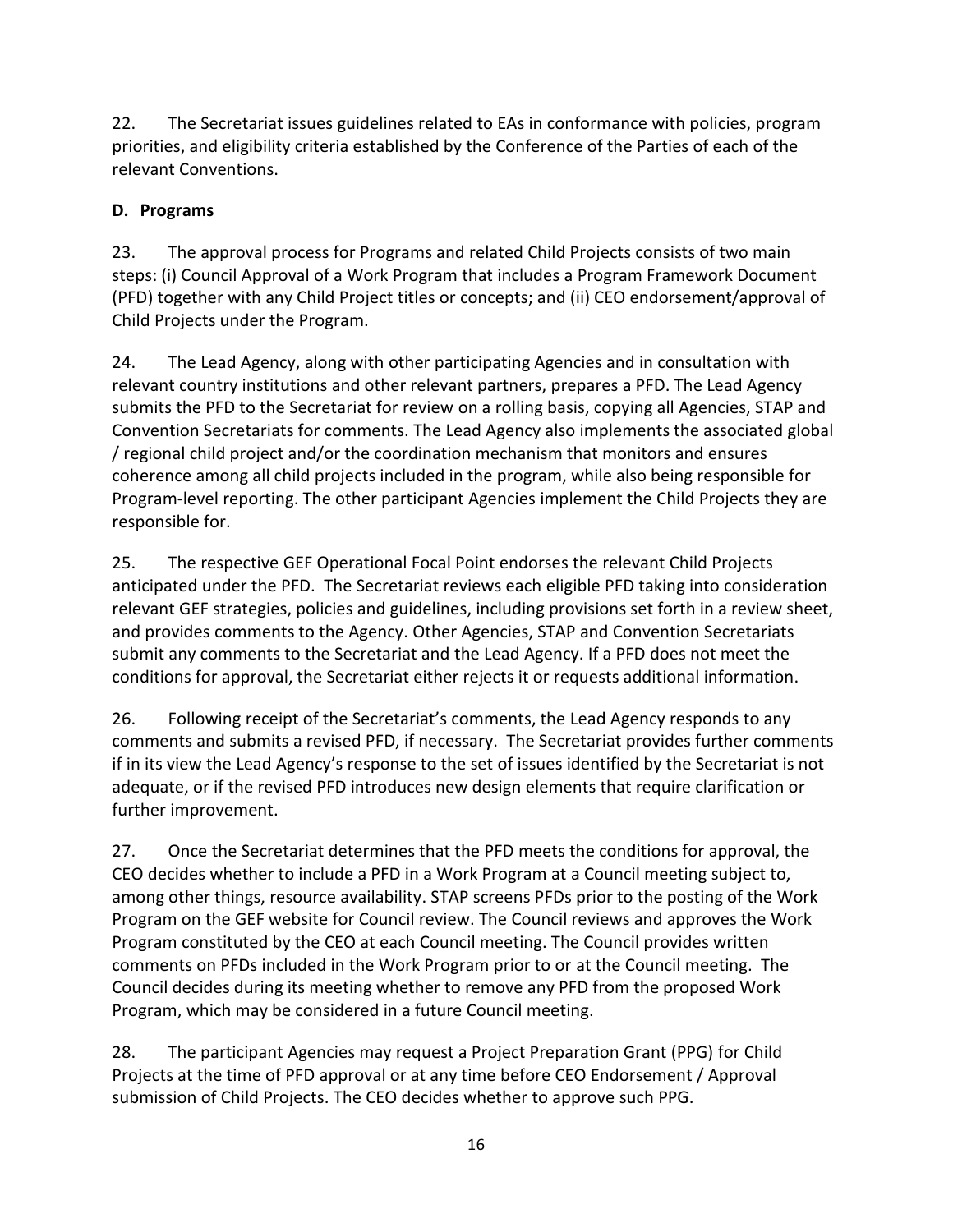29. After PFD approval, the participant Agencies submit to the Secretariat CEO Endorsement Requests for Full-sized Child Projects or MSP Approval Requests for Medium-sized Child Projects with Project Documents that are in a form as submitted to the Agency's internal approving authorities. The submission must be made before the respective Program Commitment Deadline, in compliance with the [Project Cancellation Policy.](file://///WB.AD.WORLDBANK.ORG/und$/wb327828/L/Operations/Documents/Cancellation_Policy_June_2015_0.pdf) The Agency, in consultation with the countries concerned, and with the CEO's concurrence, may also cancel a Child Project before CEO Endorsement / Approval submission.

30. The Secretariat reviews the CEO Endorsement / Approval Request for consistency with the approved PFD, taking into consideration the relevant GEF strategies, policies, and guidelines, including provisions set forth in a review sheet; and to ensure that any comments on the PFD provided by the Council, STAP, Convention Secretariats and other Agencies have been adequately addressed. The Secretariat circulates such project documents to the Council for a four-week review period before CEO endorsement / approval in a manner that protects information received in confidence.

31. Council Members transmit any comments or concerns on a Child Project document to the Secretariat within four weeks. If at least four Council Members request that a Child Project be reviewed at a Council meeting because in their view the Child Project is not consistent with the GEF Instrument or GEF policies and procedures, the CEO submits the project document to the next Council meeting and only endorses / approves it for final approval by the Agency if the Council finds that the project is consistent with the Instrument and GEF policies and procedures.

32. The Agency responds to comments received from the Council Members and the Secretariat and resubmits, if necessary, a revised project document for CEO endorsement / approval. The CEO endorses / approves the Child Project once comments are adequately addressed. The CEO, in consultation with the country and the Agency concerned, may also cancel the Child Project.

33. After CEO Endorsement / Approval, the Agency approves the Child Project following its own internal procedures and begins project implementation. The Secretariat posts the endorsed / approved Child Project documents on the GEF website in a manner that protects information received in confidence.

34. The Lead Agency re-submits a revised PFD for Council approval prior to the PFD Commitment Deadline if the following are requested: (a) an increase in proposed utilization of country STAR allocations for Child Projects; and / or (b) an increase in GEF resources for the Program.

# **Implementation, Monitoring, and Evaluation**

35. Implementation begins following CEO endorsement and Agency approval. Each Agency is responsible for the projects implementation and is directly accountable to the Council. Agencies conduct project-level monitoring and evaluation activities in accordance with the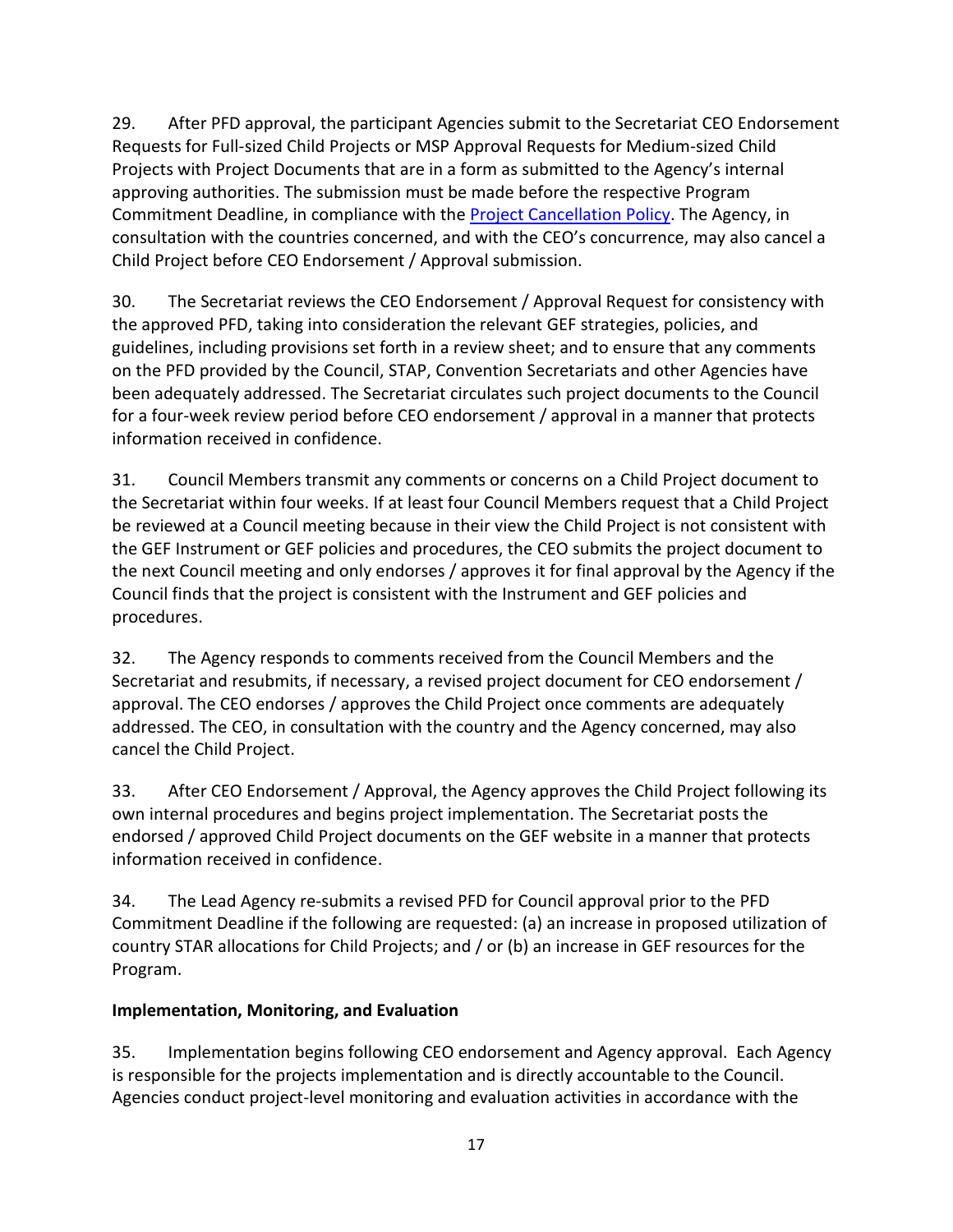Agency systems and consistent with the [GEF Monitoring and Evaluation Policy.](file://///WB.AD.WORLDBANK.ORG/und$/wb327828/L/Operations/Documents/ME_Policy_2010.pdf) Agencies undertake mid-term reviews for FSPs under implementation and submit them to the Secretariat. Agencies submit FSPs and MSPs terminal evaluation reports to the GEF Independent Evaluation Office.

36. GEF corporate and focal area results frameworks guide Secretariat monitoring and learning activities at the portfolio level. The Secretariat monitors and reports to Council on overall GEF project cycle efficiency and other relevant elements. The Secretariat, in consultation with the Agencies, and STAP as needed, develops Guidelines on GEF Results-Based Management.

### **Set-aside, Commitment, and Transfer of Funds**

### *Set-aside and Commitment*

<span id="page-20-1"></span>37. The Trustee internally reserves indicative allocation of funds for the approved purpose through set aside. The Trustee formally makes available the funds earlier set aside for the intended user through commitment.

38. Set-aside for FSPs and two-step MSPs: for FSPs, the Trustee sets-aside funds towards the project identified by PIFs (all project costs) listed in the approved Work Program, subject to the availability of resources. For MSPs following a two-step approval process, the Trustee sets aside funds towards the project identified by PIFs (all project costs) as approved by the CEO, subject to the availability of resources.

39. Commitment for FSPs and two-step MSPs: for FSPs the Trustee commits funds for the Project Financing to the Agency only after CEO endorsement, based on the amount endorsed by the CEO. Fees for FSPs are committed in tranches: 40% at PIF approval by Council and 60% upon endorsement by the CEO. For MSPs following a two-step approval process, the Trustee commits funds for both –Project Financing and Agency Fees— in full after CEO approval of the final MSP.

40. Set-aside and commitment for one-step MSPs, EAs and PPGs: for MSPs following the one-step approval process and for EAs submitted through an Agency, and for PPGs, the Trustee sets aside and commits the Project Financings, Project Preparation Grants for MSPs and associated Fees in full after CEO approval of the MSP, EA or PPG.

<span id="page-20-0"></span>41. Set-aside and commitment for Programs: the Trustee sets aside the amount of Total GEF Resources requested under a PFD once the Work Program is approved by the Council, subject to the availability of resources. The Trustee commits 40% of the Agency Fees for each Full-sized Child Project listed in a PFD at the time of PFD approval. This is subject to the 40% fee commitment being returned if the Full-sized Child Project is dropped / cancelled prior to the respective Program Commitment Deadline, with no exceptions. If the Full-sized Child Project is not submitted for CEO endorsement by the time of the respective Program Commitment Deadline, the 40% fee commitment will be cancelled and returned, with no exceptions. The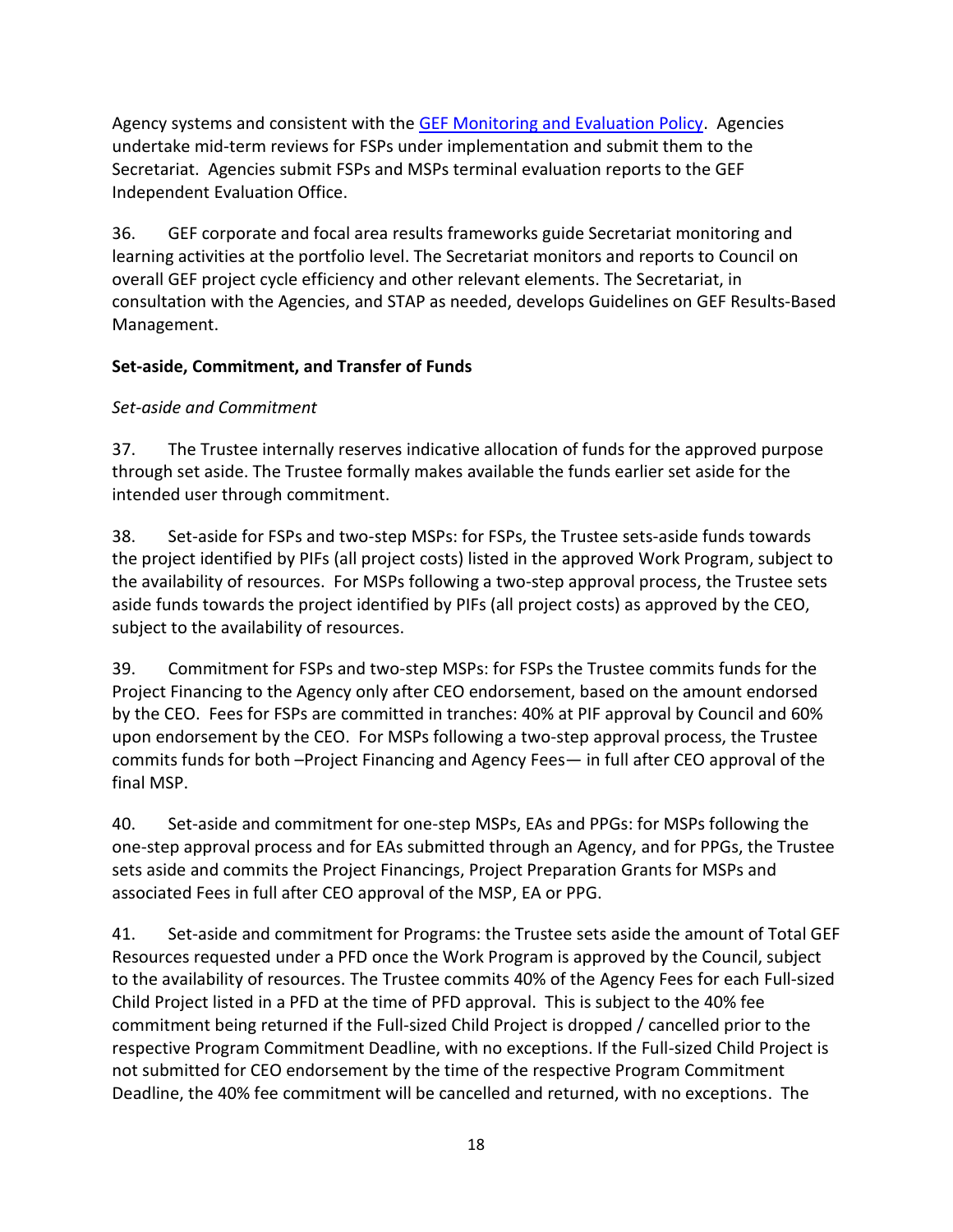Project Financing and the remaining 60% of the Agency Fee are committed in full to the Agency only after CEO endorsement of Full-sized Child Projects, based on the amount endorsed by the CEO. For Medium-sized Child Projects and for PPGs, the Trustee commits the Project Financing and Agency Fee in full after CEO approval.

# *Transfer of Funds*

42. The Agency requests transfer of funds for a project after (i) the Trustee commits the funds for the project pursuant to paragraphs [37](#page-20-1) to [41](#page-20-0) above, depending on the type of project, and (ii) the Agency approves the FSP, MSP, and EA projects in accordance with its policies and procedures.

43. The Trustee may suspend commitment and disbursement of GEF funds that have been allocated by the Council and/or the CEO, as appropriate, to any Agency which is not in compliance with its reporting obligations to the Trustee under the Financial Procedures Agreement the Agency entered into with the Trustee, when non-compliance has continued for a period of more than thirty days after written notification from the Trustee. Such suspension may continue until such time as the noncompliance is resolved to the satisfaction of the Trustee. The Trustee may also suspend commitment and disbursement of GEF funds as instructed by the Council if the Council determines, after consulting an Agency, that failure to comply with their obligation with regard to misuse of funds as specified in the Financial Procedures Agreement continues.

#### **RELATED DOCUMENTS**

#### **GEF Policies**

[Co-financing \(FI/PL/01\)](https://www.thegef.org/gef/sites/thegef.org/files/documents/document/Co-financing_Policy-2014.pd) [Fee Policy for GEF Partner Agencies \(FI/PL/03\)](https://www.thegef.org/gef/sites/thegef.org/files/documents/document/Agency_Fee_Policy-2012.pdf) [The GEF Monitoring and Evaluation Policy \(Evaluation Document No. 4\)](https://www.thegef.org/gef/policies_guidelines/monitoring-and-evaluation)  [Non-Grant Instruments \(FI/PL/02\)](https://www.thegef.org/gef/sites/thegef.org/files/documents/document/NonGrant_Instruments_Policy-2014.pdf) [Operational Guidelines for the Application of the Incremental Cost Principle \(Council Document](https://www.thegef.org/gef/sites/thegef.org/files/documents/C.31.12%20Operational%20Guidelines%20for%20Incremental%20Costs.pdf)  [\(GEF/C.31/12\)](https://www.thegef.org/gef/sites/thegef.org/files/documents/C.31.12%20Operational%20Guidelines%20for%20Incremental%20Costs.pdf) [Policy on Public Involvement in GEF Projects \(SD/PL/01\)](https://www.thegef.org/gef/policies_guidelines/public_involvement) [Project Cancellation \(OP/PL/02\)](https://www.thegef.org/gef/sites/thegef.org/files/documents/document/Cancellation_Policy_June_2015.pdf) [Communication and Visibility Policy \(GEF/C.40/08\)](https://www.thegef.org/gef/sites/thegef.org/files/documents/document/C.40.08_Visibility-2011.pdf) [Policy on Gender Mainstreaming \(GEF Policy SD/PL/02\)](file:///C:/Users/wb383758/AppData/Local/Microsoft/Windows/Operations/Documents/Gender_Mainstreaming_Policy-2012.pdf) **Guidelines**

[Results-Based Management: GEF Trust Fund and LDCF/SCCF Reporting Guidelines](https://hubs.worldbank.org/news/Pages/Planning-Today-for-Rebuilding-Tomorrows-Syria--26042016-165623.aspx) [Guidelines on the Implementation of the Public Involvement Policy \(SD/GN/01\)](https://www.thegef.org/gef/sites/thegef.org/files/documents/document/Guideline%20for%20Implementation%20of%20Public%20Involvement%20Policy_2014.pdf) [Principles and Guidelines for Indigenous Peoples](https://www.thegef.org/gef/policies_guidelines/indigenous_peoples)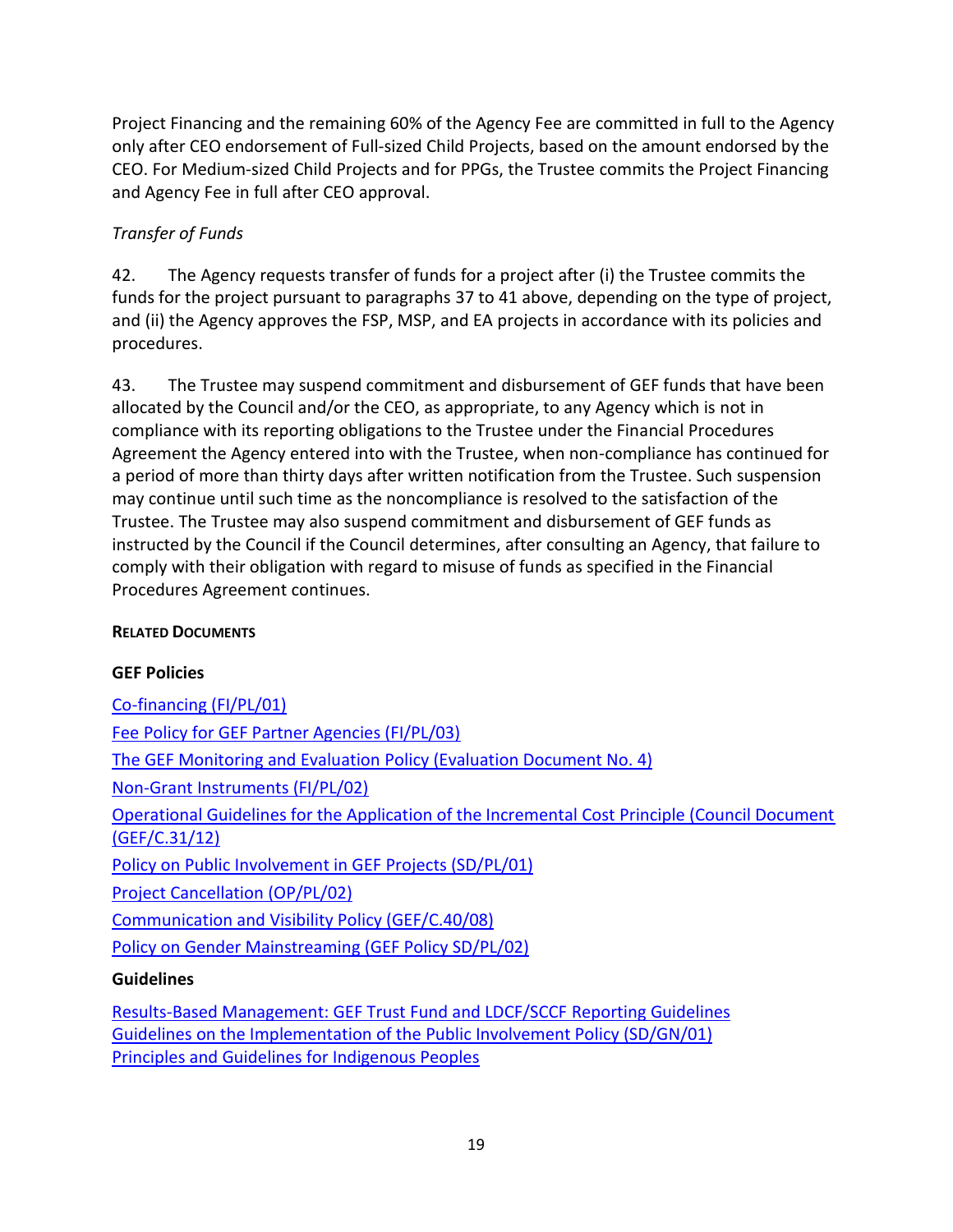<span id="page-22-0"></span>**ANNEX II: LIST OF RELEVANT COUNCIL DOCUMENTS**

- 1. GEF/C.47/07/Rev.01, **[Improving the GEF Project Cycle](http://www.thegef.org/gef/node/10888)** (December 2015 amendment of October 2014 Document)
- 2. GEF/C.47/07, **[Improving the GEF Project Cycle](http://www.thegef.org/gef/node/10888)** (October 2014)
- 3. GEF/C.46/Inf.13, **[Progress Report on the GEF Project Cycle Streamlining and](http://www.thegef.org/gef/node/10477)  [Harmonization Process](http://www.thegef.org/gef/node/10477)** (May 2014)
- 4. GEF/C.45/04, **[Progress Report on GEF Project Cycle Streamlining Measures](http://www.thegef.org/gef/node/9995)** (November 2013)
- 5. GEF/C.43/06, **[Streamlining of Project Cycle](http://www.thegef.org/gef/council_document/streamlining-project-cycle)** (November 2012)
- 6. GEF/C.39/Inf.03, **[GEF Project and Programmatic Approach Cycles](http://www.thegef.org/gef/GEF_C39_Inf3_GEF_Project_and_Programmatic_Approach_Cycles)** (November 2010)
- 7. GEF/C.38/05/Rev/1, **[Streamlining the Project Cycle & Refining the Programmatic](http://www.thegef.org/gef/node/3225)  [Approach](http://www.thegef.org/gef/node/3225)** (July 2010)
- 8. GEF/C.38/06/Rev.1, **[Policies and Procedures for the Execution of Selected GEF](https://www.thegef.org/gef/node/3221)  Activities – [National Portfolio Formulation Exercises and Convention Reports](https://www.thegef.org/gef/node/3221) – with [Direct Access by Recipient Countries](https://www.thegef.org/gef/node/3221)** (July 2010)
- 9. GEF/C.34/Inf.4, **[Management of the GEF Project Cycle Operation:](http://www.thegef.org/gef/sites/thegef.org/files/documents/C.34.Inf_.4%20GEF%20Project%20Cycle.pdf) A Review** (November 2008 )
- 10. GEF/C.33/6, **[From Projects to Programs: Clarifying the Programmatic Approach in the](http://www.thegef.org/gef/node/289)  [GEF Portfolio](http://www.thegef.org/gef/node/289)** (April 2008)
- 11. **[Policies and Procedures for the GEF Project Cycle](http://www.thegef.org/gef/sites/thegef.org/files/documents/GEF%20Policies%20and%20Procedures%20for%20GEF%20Project%20Cycle.pdf)** (updated in November 2008)
- 12. GEF/C.32/CRP.2, **Proposed Revision of Paragraph 11 of the Project Cycle**,
- 13. GEF/C.31/7rev.1 **[GEF Project Cycle](http://www.thegef.org/gef/node/412)** (June 2007) (superseded by **[Policies and Procedure](http://www.thegef.org/gef/node/2165)  [for the GEF Project Cycle](http://www.thegef.org/gef/node/2165)**, November 2008)
- 14. GEF/C.31/7, **[GEF Project Cycle](http://thegef.org/uploadedFiles/Documents/Council_Documents__%28PDF_DOC%29/GEF_31/C.31.7%20GEF%20Project%20Cycle.pdf)** (June 2007)
- 15. GEF.C.31/7/Corr.1, **[GEF Project Cycle Corrigendum](http://thegef.org/uploadedFiles/Documents/Council_Documents__%28PDF_DOC%29/GEF_31/C.31.7.Corr.1%20GEF%20Project%20Cycle%20Corrigendum.pdf)** (June 2007)
- 16. GEF/C.31/CRP.2 through GEF/C.31/CRP.5. These documents updated paragraph 13 of GEF.C.31/7.
- 17. GEF/C.30/3, **[Rules, Procedures and Objective Criteria for Project Selection, Pipeline](http://www.thegef.org/gef/node/472)  [Management, Approval of Sub-Projects, and Cancellation Policy](http://www.thegef.org/gef/node/472)** (December 2006)
- 18. GEF/C.30/CRP.4, **Evaluation of GEF Project Cycle and Modalities** (December 2006)
- 19. GEF/C.24/13 **Proposals for Enhancing GEF Medium-sized Projects** (November 2004)
- 20. GEF/C.24/Inf.5, **[Project Cycle Update: Clarification of Policies and Procedures for](http://www.thegef.org/gef/node/1461)  [Project Amendments and Drops/Cancellations](http://www.thegef.org/gef/node/1461)** (November 2004)
- 21. GEFC.22/Inf.9 **GEF Project Cycle: An Update** (November 2003)